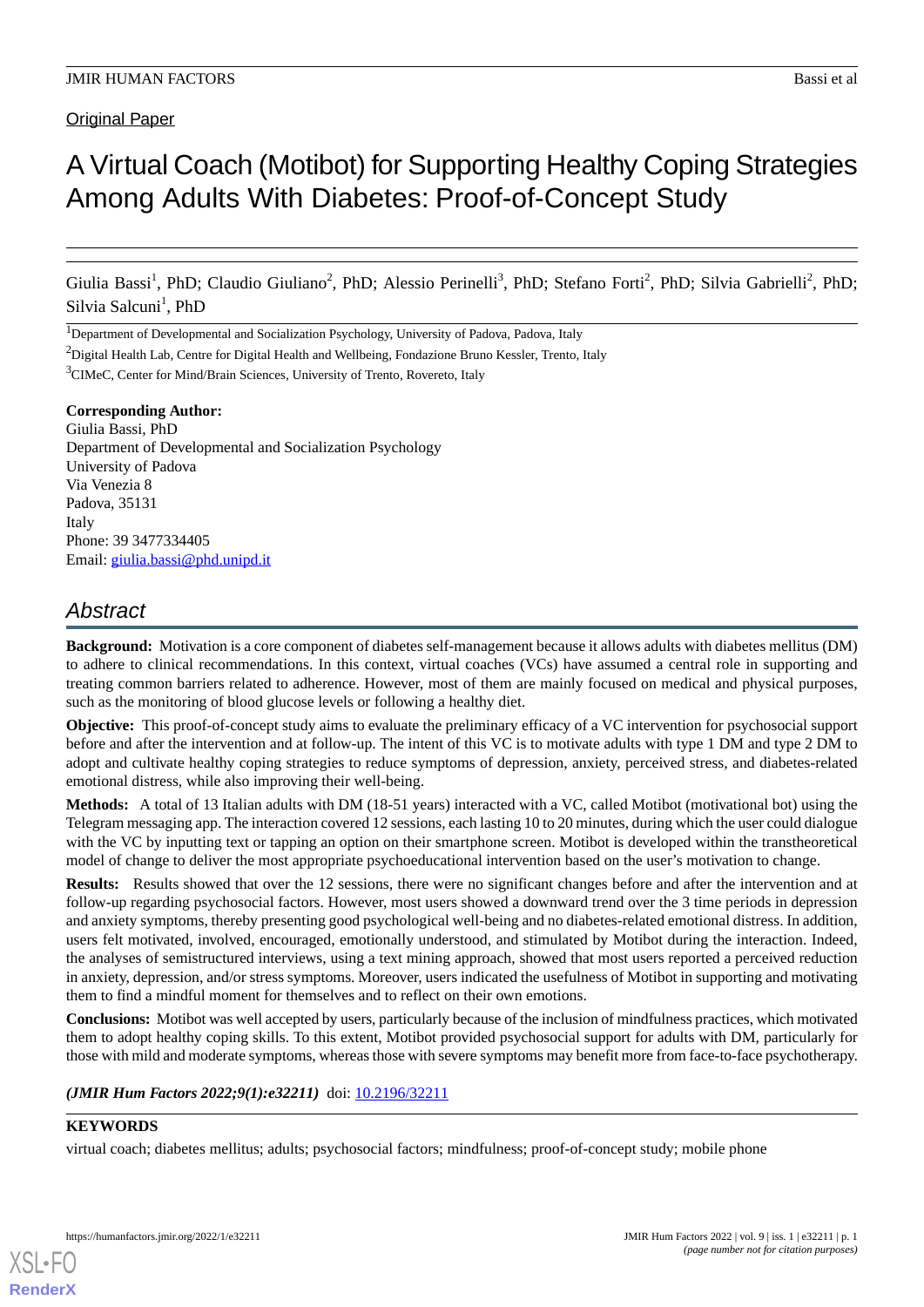## *Introduction*

#### **Background**

Physical, medical, and psychosocial factors significantly contribute to adherence rates to the clinical recommendations in adults with diabetes mellitus (DM) by promoting or hindering optimal diabetes self-management. Appropriate diabetes self-management is central to long-term diabetes care, and it includes several healthy behaviors, such as monitoring of glycemic levels, physical exercise, healthy eating, taking prescribed medication and/or insulin injections, which in turn have an impact on the general well-being of people with DM. However, these healthy behaviors are difficult to maintain. Indeed, studies have shown that high levels of diabetes-emotional distress are associated with a worsening of self-care behaviors as well as glycemic levels [[1\]](#page-14-0). Diabetes-emotional distress is also a risk factor for stress, anxiety, and depression symptoms. Indeed, the prevalence rates of depression are much higher in people with DM than in the general population, in which they are estimated to be 17% [[1\]](#page-14-0). With regard to anxiety symptoms, studies have found that 14% of adults with DM show generalized anxiety disorder, a prevalence much higher than the 3% to 4% rate identified in a community sample [\[2](#page-14-1)[-4](#page-15-0)]. Anxiety is related to unhealthy lifestyle choices, such as augmented smoking prevalence, assumption of food high in cholesterol, and a sedentary lifestyle, which can all lead to poor disease management [\[5](#page-15-1)]. In addition, higher levels of anxiety hinder cognitive capacity, which in turn influences diabetes management and thus the ability to fully follow clinical recommendations [[1](#page-14-0)[,5](#page-15-1)]. Similarly, feeling stressed determines the release of stress hormones, such as cortisol and adrenaline, which prevent insulin from working properly (ie, insulin resistance) and thus increases glycemic levels [[6\]](#page-15-2). Depression, anxiety, and stress are associated with the risk of developing cardiovascular diseases, and the presence of DM further increases this risk  $[1,5,6]$  $[1,5,6]$  $[1,5,6]$  $[1,5,6]$  $[1,5,6]$ . All together, these factors provoke lower adherence rates and impairment in the well-being of people with DM, leading to poor disease outcomes [[7\]](#page-15-3). Therefore, one can assume the presence of a complex interplay between psychosocial factors and diabetes management, meaning that they influence one another. Thus, the American Association of Diabetes Educators (AADE) guidelines introduced a healthy coping construct to identify healthy coping strategies to reduce these symptoms and improve the general well-being of adults with DM [\[8](#page-15-4)]. In particular, AADE suggests strategies to cope with life stresses and the challenges of managing DM, such as meditating [[8\]](#page-15-4). Indeed, several studies have demonstrated the efficacy of mindfulness practices in emphasizing self-acceptance in the general population [\[9](#page-15-5)] and treating depressive symptoms in people with DM [\[10](#page-15-6),[11\]](#page-15-7). In this context, motivation is a core component in adherence to the diabetes regimen as it is specifically conceptualized for its process rather than for a specific goal [[12\]](#page-15-8). Indeed, the transtheoretical model of change (TTMC) [\[13](#page-15-9)] defines motivation as a continuum rather than as an all-or-nothing construct, in which the individual can move across 5 stages (ie, precontemplation, contemplation, preparation, action, and maintenance), thus moving forward or backward.

In this regard, digital health technologies play a central role in promoting health care, especially in chronic diseases. For instance, TTMC has been widely used in digital solutions to predict or evaluate behavioral changes in physical activity [[14\]](#page-15-10), diet [[15\]](#page-15-11), and glycemic control [\[16](#page-15-12)] and to ameliorate adherence to medications in adults with risk factors for the onset of cardiovascular diseases [[17,](#page-15-13)[18](#page-15-14)].

#### **Virtual Coaches: User Engagement and User Experience**

The increasing rates of diabetes worldwide are a problem for the diabetologists treating diabetes, who already, as things stand, do not have enough time to assist every patient with physical, medical, and psychosocial issues. In this regard, virtual coaches (VCs) have become an increasingly relevant resource for the management of chronic diseases and for promoting behavioral changes in the self-management of individuals. Indeed, they aim to provide personalized guidance and improve intervention outcomes by mimicking human beings [[19\]](#page-15-15). Indeed, VC in the health care field is mainly aimed at developing personalized user-system interactions and supporting individuals in their behavioral changes  $[20,21]$  $[20,21]$  $[20,21]$  $[20,21]$ . This is important for improving user engagement (UE) and compliance, both of which are crucial for achieving long-term behavioral changes and adjustment toward a healthier lifestyle [[22\]](#page-15-18). UE is a multifaceted construct that refers to the quality of the user experience (UX), including the individual's time, cognitive, affective, and behavioral investment during the interaction with a digital solution [[23\]](#page-15-19). The UE construct goes beyond user satisfaction: indeed, the literature suggests that the capacity to engage and maintain engagement in the interaction with a digital solution seems to show positive results in eHealth, e-learning, and web searching [[23\]](#page-15-19). Indeed, prolonged engagement has been shown to be promising in a diabetes prevention program with the use of VC [[24\]](#page-15-20), engaging 69% of adults for the whole study and resulting in 8.98% weight loss [\[24](#page-15-20)]. In addition, in 2 other recent studies, adults with type 2 DM (T2DM) [[25\]](#page-16-0) and young adults with type 1 DM (T1DM) [[26\]](#page-16-1) reported feeling engaged and satisfied with a VC embedded in an application. In other studies, people with DM reported an increased level of satisfaction with the interaction with the VC [[27,](#page-16-2)[28](#page-16-3)]. Indeed, VCs for people with DM seem to favor self-care behaviors and behavioral changes as well as support them at follow-up. For instance, a recent review reported that VCs for people with DM represent effective interventions for fostering their glycemic control, in combination with standard care [[29\]](#page-16-4). Therefore, VCs seem to be capable of overcoming common barriers related to adherence by delivering data-driven personalized support in real time and being available at any time during the day [\[30](#page-16-5)], thus allowing scalability. In this regard, UX is a crucial element that intersects the UE. Taking into consideration the definition proposed by the International Organization for Standardization [\[31\]](#page-16-6), UX includes users' engagement, pleasure, desirability, values, emotions, beliefs, preferences, perceptions, physical and psychological responses, behaviors, and accomplishments, which occur before, during, and after the use of a digital solution. The International Organization for Standardization also lists 3 factors that influence UX: the user's current state and previous experience, system properties, and use context [[31\]](#page-16-6). Therefore,

```
XS\cdotFC
RenderX
```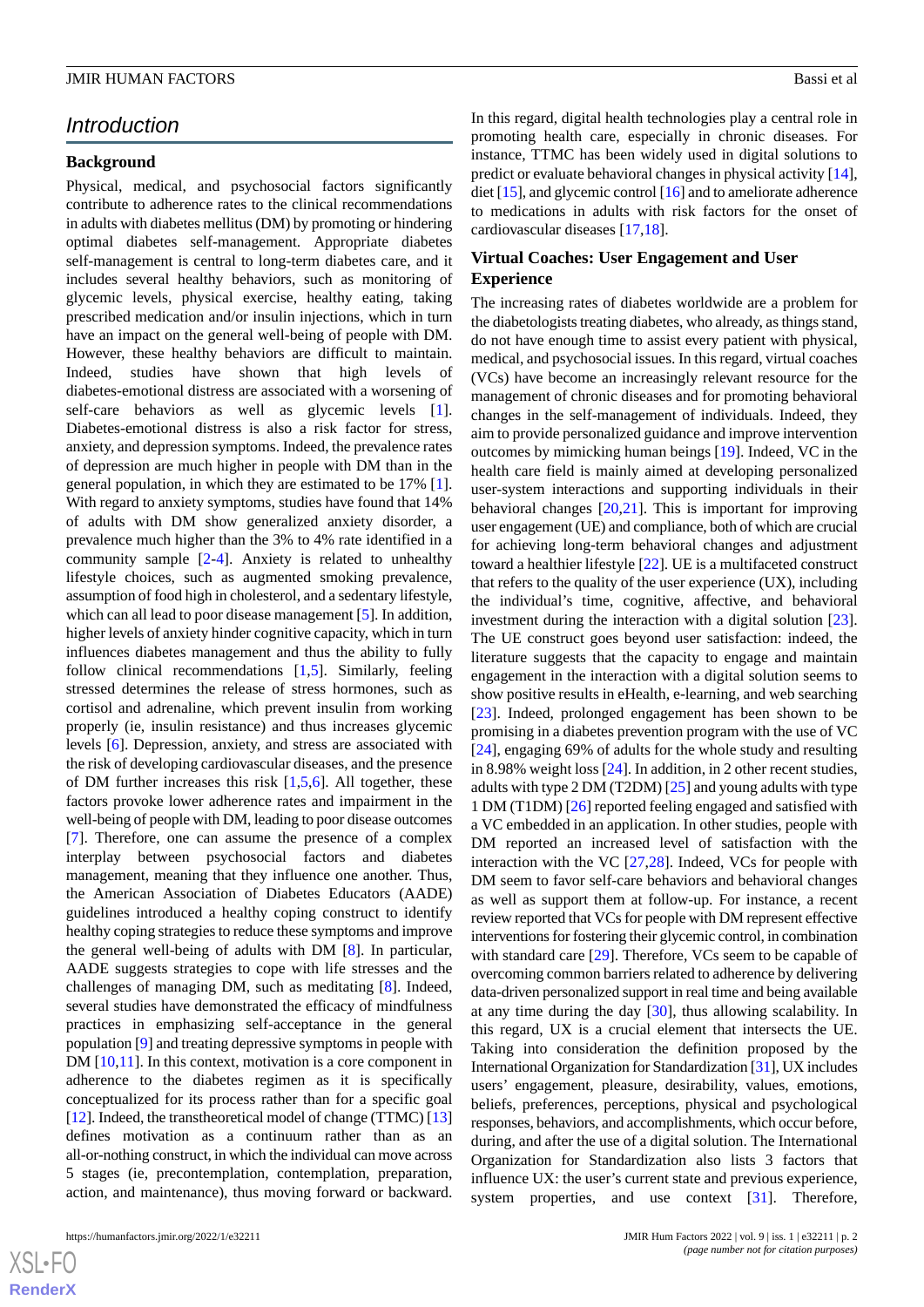understanding users' needs, their working environments, interactions, and emotional reactions can help design VCs from the UX point of view  $[31]$  $[31]$ . Thus, the user becomes an active contributor to this process [[31\]](#page-16-6). Studies have shown that higher levels of UX have been associated with an increased effectiveness of digital health interventions targeting improvements in T2DM self-management [[25\]](#page-16-0), physical activity [[32\]](#page-16-7), and diet [\[33](#page-16-8)]. However, there is a lack of evidence regarding UE and UX as constructs that interplay in the development, evaluation, and implementation of VCs for psychosocial support of adults with DM.

#### **Comparison With Previous Work**

To our knowledge, this is the first study to implement VC for psychosocial support in adults with T1DM and T2DM. Notwithstanding the originality of this work, in previous studies, VCs have been deployed to improve healthy coping strategies in college students, showing their beneficial effect in reducing symptoms of distress [[34,](#page-16-9)[35\]](#page-16-10). With regard to the development of VCs in the field of diabetes, studies have designed a conversational agent [[36\]](#page-16-11) and an interactive diary [\[37](#page-16-12),[38](#page-16-13)]. These digital interventions were both embedded in a smartphone app to improve health-related quality of life among adults with T2DM [\[35](#page-16-10)] and T1DM [\[37](#page-16-12)[,38](#page-16-13)]. Health-related quality of life is an important and well-known construct that underlies the concept of general well-being. However, it should also be noted that anxiety, depression, and stress symptoms interplay with diabetes management. This means that these outcomes can hinder an individual's ability to manage diabetes and maintain effective glycemic control. Hence, it is important to include these variables when developing programs and interventions for adults with DM.

#### **Objectives**

Bearing all these aspects in mind, this VC (Motivational bot—Motibot) aims to support and motivate adults with T1DM and T2DM to adopt healthy coping strategies. In turn, these healthy coping strategies should reduce depression, anxiety, perceived stress symptoms, and diabetes-related emotional distress and improve well-being. Therefore, the aim of this proof-of-concept study was threefold:

- 1. To evaluate the preliminary efficacy of the VC intervention before and after the intervention and at follow-up in reducing the abovementioned psychosocial symptoms while also improving the well-being of adults.
- 2. To investigate UX and UE with the VC for psychosocial support accessed through personal smartphones within the Telegram messaging app.
- 3. To evaluate semistructured interviews on both UX and how users felt during their interaction with the VC.

## *Methods*

#### **Participants and Recruitment**

The study involved 18 voluntary adults with T1DM and T2DM recruited in Italy via social network sites (ie, Facebook groups) using snowball sampling. Five adults dropped out of the study for personal and medical reasons. Therefore, the final sample included 13 adults aged between 18 and 51 years (mean 30.08,

SD 10.61 years), 77% (10/13) of which were women; 62% (8/13) of adults had T1DM and 39% (5/13) had T2DM, with an overall mean diabetes duration of 10 (SD 8.49) years. One participant did not complete the psychological measures after the intervention and was therefore excluded from the analyses of the psychosocial variables. The inclusion criteria for participating in this study were as follows: (1) having T1DM or T2DM and (2) owning a smartphone and a Telegram account. The decision to include both types of DM was guided by the notion that there are similarities between the lifestyle guidelines for adults with T1DM and T2DM, as emerged from the results of a recent meta-analysis [[39\]](#page-16-14). Participants were excluded if they had gestational diabetes or prediabetes.

#### **Procedure and Ethics**

This work is a proof-of-concept study for adults with T1DM and T2DM, conducted following the Obesity-Related Behavioral Intervention Trials (ORBIT) framework [\[40](#page-16-15)]. The ORBIT model supported guidance throughout the whole process as it emphasizes the importance of adopting a data-driven iterative approach to optimize subsequent iterations of the intervention [[40\]](#page-16-15). In particular, this model places the user at the center of the design process. The study was conducted in compliance with the Declaration of Helsinki (Italian law 196/2003, European Union General Data Protection Regulation 679/2016). The Interdepartmental Ethical Committee of Psychology of the University of Padova (Italy) approved the project (approval number: 3968; February 3, 2021), stating that there were no critical ethical issues. The participants signed a written informed consent sent via mail, agreeing to participate in the study and semistructured interviews 1 month after the end of the study. They were informed that their data would be confidential, that they could omit any information they did not wish to give, and that they could withdraw from the study at any moment without having to provide any explanation.

#### **Intervention Description: Motibot Design**

*Motibot* ([Figure 1](#page-3-0)) is a VC designed to provide psychosocial support by motivating adults with DM to adopt and cultivate healthy coping strategies, which, according to the AADE guidelines, should be flexible and adaptable to the users' needs [[8\]](#page-15-4). These coping strategies, in turn, should foster adults' well-being by reducing depression, anxiety, and perceived stress symptoms and diabetes-related emotional distress. Motibot was developed by the Digital Health Lab at Fondazione Bruno Kessler Research Center for Digital Health and Wellbeing using Rasa [[41\]](#page-16-16), an open-source platform designed for the development and training of VCs. It was then deployed through the Telegram messaging app. The environment provided by Rasa exploits machine learning (ML) libraries and pretrained embeddings from language models, thus allowing the construction of a VC for a specific language by combining ML approaches and handcrafted rules. Motibot relies on natural language understanding (NLU) [[42\]](#page-16-17), which is an ML technique that enables the VC to interpret user messages. NLU, together with the conversational history and a set of predefined variables, determines the transition from one turn of the dialogue to another. In this study, the NLU system was trained by feeding it with a data set comprising 6899 examples of user utterances

 $XSJ \cdot F$ **[RenderX](http://www.renderx.com/)**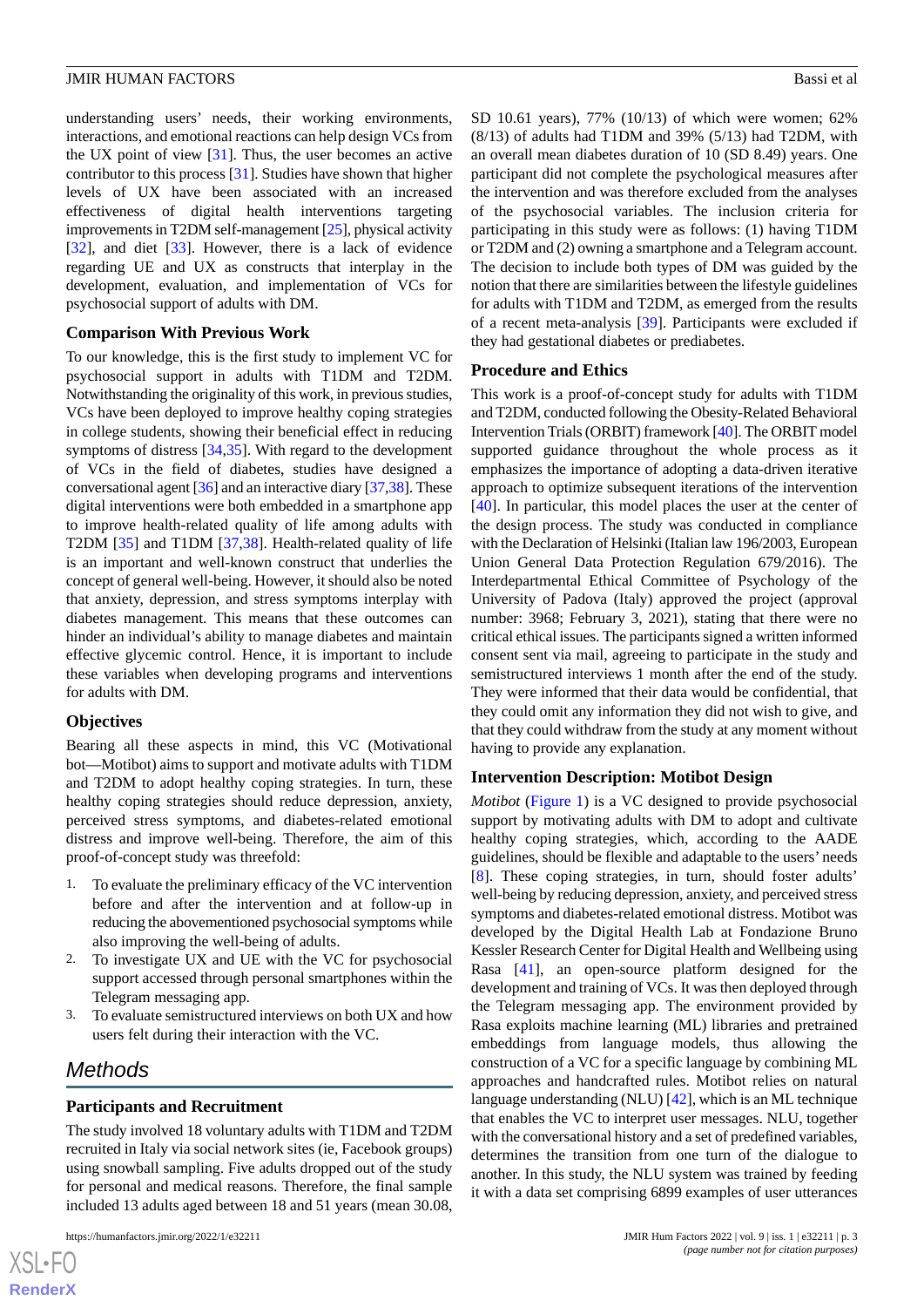categorized by intent and annotated with entities. Examples of intents are to *affirm, deny, say your name, say what you feel, schedule the next meeting*, and *xpress the level of motivation*e. Examples of entities are the *user's name, the emotion felt, the date, time of the next meeting*, and *level of motivation*. NLU was used to interpret the intents and entities. In this study, we defined 54 intents and 6 entities. During interactions between Motibot and users, intents and entities were extracted from users' messages and classified using a trained multitask transformer architecture. Motibot was designed to last for 12 sessions of 10-20 minutes each, during which Motibot interacted with the user according to the scripts previously defined as shown in [Figure 2](#page-4-0). Because of the flexibility of this VC, specifically designed to be as adaptable as possible to the users' daily life, every session was initiated following a scheduled plan decided by the users themselves to best suit their needs. Users were able to respond to Motibot by inputting text or tapping an option on their smartphone screen. The interaction between Motibot and users is designed considering evidence-based approaches related to counseling and psychoeducation as displayed in [Figure 2.](#page-4-0) In particular, these approaches are linked to the healthy coping construct [[8\]](#page-15-4) and to mindfulness-based cognitive therapy [[43\]](#page-16-18) to support and motivate the development and/or enhancement of coping strategies. For these reasons, the whole conversational protocol was developed referring to TTMC [[13\]](#page-15-9), which allows the VC to understand what motivational state the user is in and

consequently deliver the most appropriate psychoeducation intervention, which is based on the user's motivation to change. At the beginning of the first session, Motibot asks the users to present themselves by telling they are. Subsequently, Motibot delivers a video presentation of itself, its functionality, and its main features to involve the user in the interaction. Thereupon, Motibot delivers 3 different questionnaires to assess the levels of depression (Patient Health Questionnaire-9 [PHQ-9]) [[44\]](#page-16-19), anxiety (Generalized Anxiety Disorder-7 [GAD-7]) [\[45](#page-16-20)], and perceived stress symptoms (Perceived Stress Scale-10 [PSS-10]) [[46\]](#page-16-21). These 3 questionnaires were also sent after the intervention and at follow-up. In this last case, 2 psychosocial scales were added to assess diabetes-related emotional distress (Problem Areas in Diabetes Scale–Short Form-5 [PAID-5]) [\[47](#page-16-22)] and general well-being (World Health Organization-5 Well-Being Index [WHO-5]) [[48\]](#page-17-0). PAID-5 and WHO-5 were evaluated only at follow-up, that is, 2 months after the end of the study. The latter 2 scales were included to verify whether coping strategies had been internalized, thus leading to greater well-being. Indeed, diabetes self-management is well known to be influenced by these outcomes. In addition, Motibot sent 2 other questionnaires to assess UX during the whole interaction and UE only at the end of the intervention to comprehend the users' overall and final involvement. One month after the end of the study, semistructured interviews were conducted to understand both UX and how users felt during their interaction with Motibot.

<span id="page-3-0"></span>

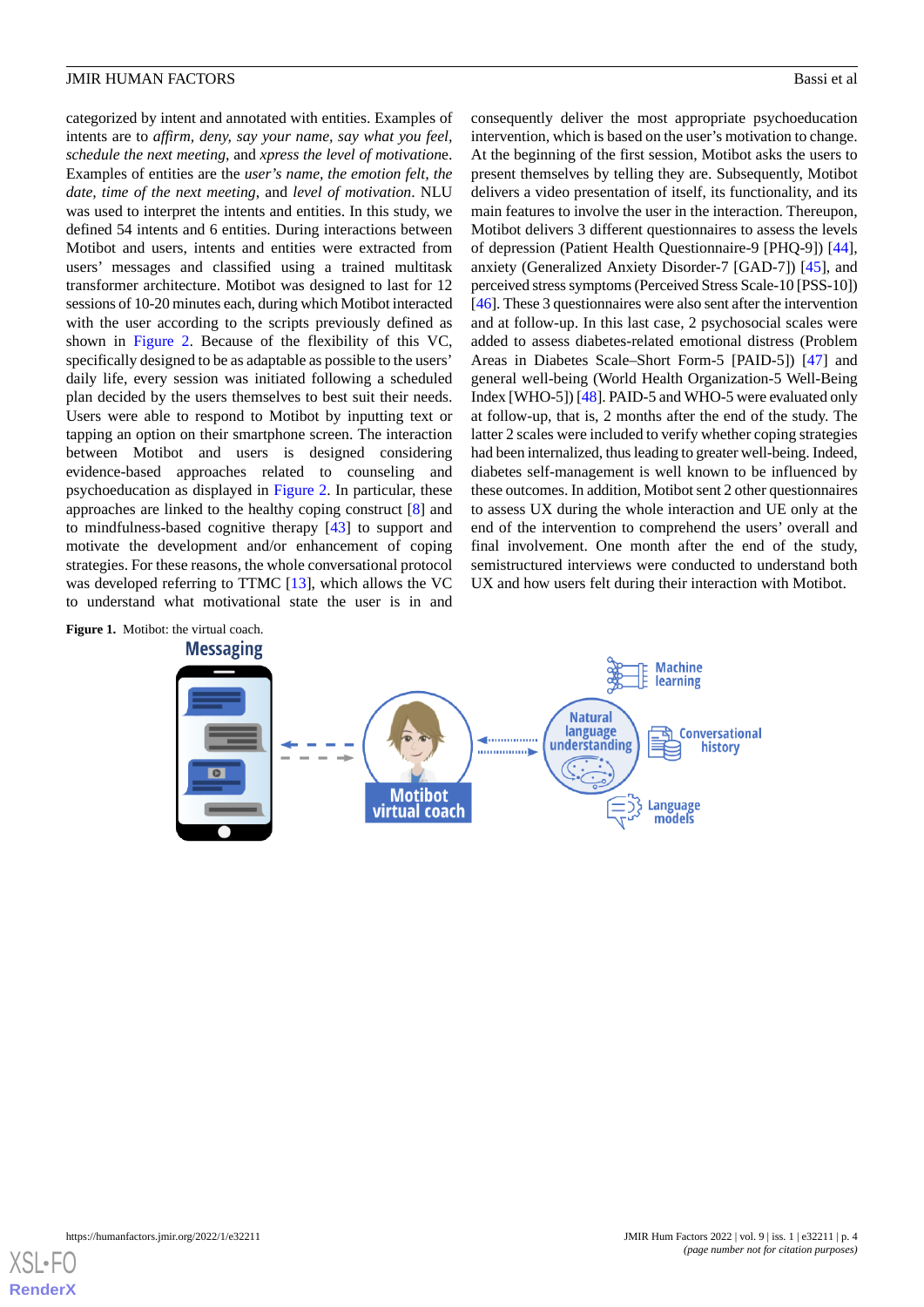<span id="page-4-0"></span>Figure 2. Graphical representation of the conversational protocol delivered to users and its chronological structure. GAD7: Generalized Anxiety Disorder-7 Items; PAID5: Problem Areas in Diabetes Scale–Short Form-5 Items; PHQ9: Patient Health Questionnaire-9 Items; PSS10: Perceived Stress Scale-10 Items; T1DM: type 1 diabetes mellitus; T2DM: type 2 diabetes mellitus; TTMC: transtheoretical model of change; UES: User Engagement Scale; UX: user experience; WHO5: The World Health Organization-5 Well-Being Index.



Each day, Motibot asks the users what emotion they are feeling at that precise moment as well as its intensity, to support them in becoming more aware of their own emotions and self-reflecting on them. After this question, according to TTMC and following the state of change ruler (ie, precontemplation state, contemplation, preparation, action, and maintenance) [\[13\]](#page-15-9), Motibot asks users "How much do you want to improve your

 $XS$  • F( **[RenderX](http://www.renderx.com/)**

https://humanfactors.jmir.org/2022/1/e32211 JMIR Hum Factors 2022 | vol. 9 | iss. 1 | e32211 | p. 5 *(page number not for citation purposes)*

well-being on a scale from 1 (not at all) to 10 (very much)?" to understand their motivation to maintain diabetes under control. When users are considered in the *precontemplation state*, Motibot tries to investigate why they feel this way and then attempts to increase emotional awareness by helping them to self-reflect on their emotions and on the importance of taking care of both their body and mind. When users are considered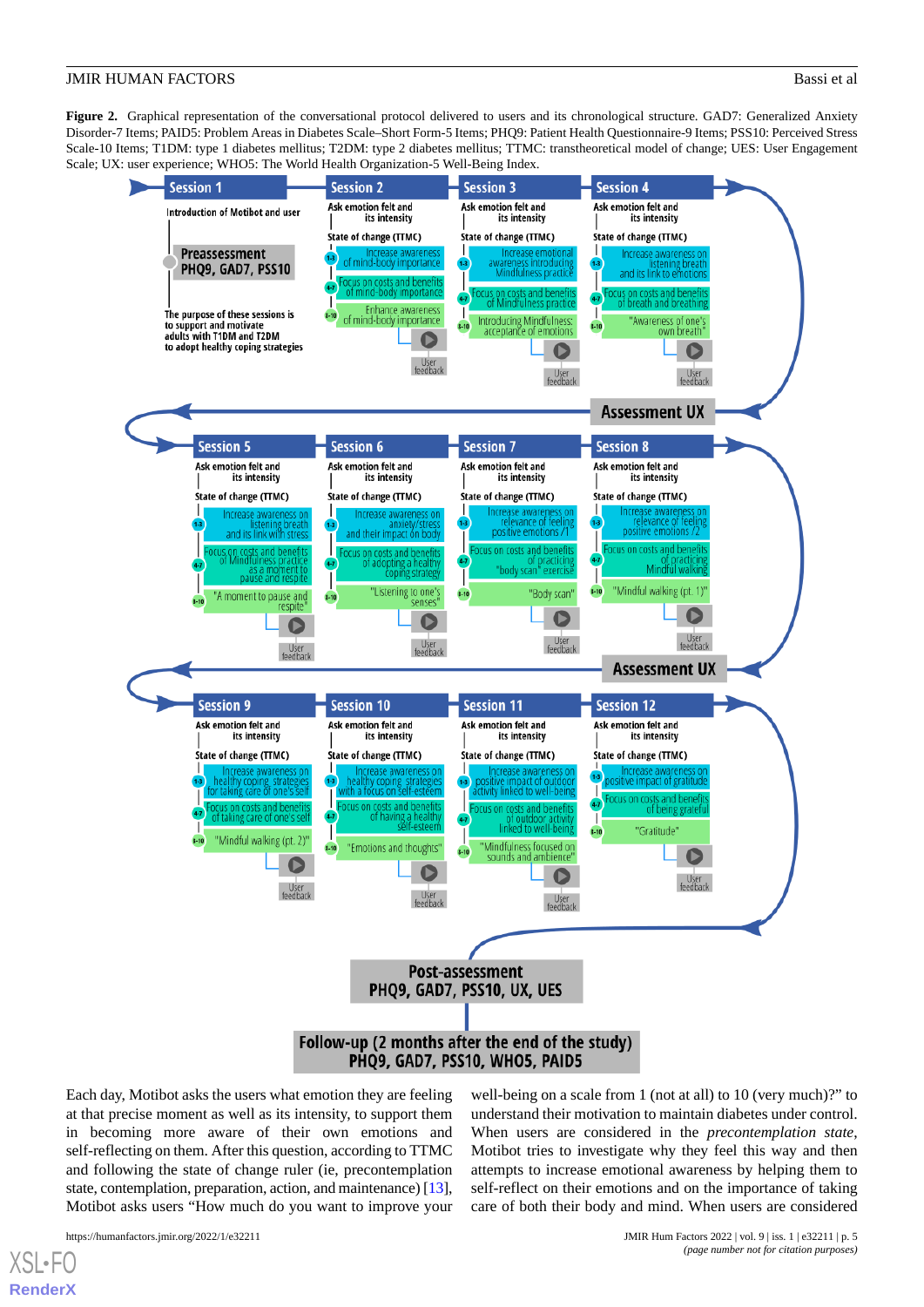in the *contemplation state*, Motibot provides motivational interventions, which focus the attention on the costs and benefits of adopting a healthier behavior to favor psychosocial well-being. Finally, when users are in the *action state*, Motibot provides behavioral interventions by sending audio tracks related to mindfulness practices.

<span id="page-5-0"></span>**Textbox 1.** Overview of questionnaires and of their administration timing.

| Before the intervention |                                             |
|-------------------------|---------------------------------------------|
|                         | Patient Health Questionnaire-9 (depression) |

- Generalized Anxiety Disorder-7 (anxiety)
- Perceived Stress Scale-10 (perceived stress)
- At the 2nd, 8th, and 12th sessions
	- User Experience Questionnaire (user experience)
- After the intervention
	- Patient Health Questionnaire-9
	- Generalized Anxiety Disorder-7
	- Perceived Stress Scale-10
	- User Engagement Scale–Short Form (user engagement)
- 1 month after the end of the study
	- Semistructured interviews
- At follow-up (2 months after the end of the study)
	- Patient Health Questionnaire-9
	- Generalized Anxiety Disorder-7
	- Perceived Stress Scale-10
	- World Health Organization-5 Well-Being Index (well-being)
	- Problem Areas in Diabetes Scale–Short Form-5 (diabetes-related emotional distress)

The *PHQ-9* [[44](#page-16-19)] is a brief self-reported unidimensional measure developed to assess and monitor the severity of depression symptoms in the previous 2 weeks. The questionnaire includes 9 items rated on a 4-point Likert scale (from 0 *never* to 3 *almost every day*). The PHQ-9, which incorporates the Diagnostic and Statistical Manual of Mental Disorders, fourth edition, text revision criteria, has a total score ranging from 0 to 27, with a score of 10 representing the optimal cutoff to detect clinically relevant depression. The PHQ-9 comprises five categories of severity: (1) absent (scores 0-4), (2) subthreshold depression (scores 5-9), (3) mild depression (scores 10-14), (4) moderate depression (scores 15-19), and (5) major depression (scores 20-27). An example of an item is the following: "During the last two weeks, on how many days did you feel little interest or pleasure in doing things?" (item 1). The PHQ-9 has shown good psychometric properties [[44\]](#page-16-19). The *GAD-7* [\[45](#page-16-20)] is a brief self-reported unidimensional measure aimed at screening probable cases of GAD and assessing the severity of symptoms in the previous 2 weeks. The questionnaire comprises 7 items based on a 4-point Likert scale (from 0 *never* to 3 *almost every day*). The GAD-7 incorporates the Diagnostic and Statistical Manual of Mental Disorders, fourth edition, text revision criteria

[XSL](http://www.w3.org/Style/XSL)•FO **[RenderX](http://www.renderx.com/)**

#### **Data Collection**

As reported in [Textbox 1](#page-5-0), the psychosocial questionnaires were administered before and after the intervention and at follow-up. Moreover, semistructured interviews were conducted 1 month after the end of the study.

and has a total score ranging from 0 to 21, with a score of 10 as the cutoff for GAD. The questionnaire included three categories of severity: (1) mild anxiety symptoms (score  $\geq 5$ ), (2) moderate anxiety symptoms (score  $\geq 10$ ), and (3) severe anxiety symptoms (score  $\geq$ 15). An example of an item is the following: "In the last two weeks, how often did each of the following problems bother you? Feeling nervous, anxious, or tense" (item 1). The GAD-7 has demonstrated good validity and reliability [[45\]](#page-16-20). The *PSS-10* [\[46](#page-16-21)] is a brief self-reported unidimensional measure that assesses an individual's perception of stress in the previous month. The PSS is a measure of the degree to which each situation in one's life is perceived as stressful; indeed, the items are designed to evaluate the degree to which individuals find their lives unpredictable, uncontrollable, or overloaded. The scale also contains a series of direct questions about the current levels of perceived stress. The PSS consists of 10 items based on a 4-point Likert scale (from 0 never to 5 very often). The total PSS score ranges from 0 to 40, with high scores indicating a high level of perceived stress. PSS includes three categories of severity: (1) low perception of stress (scores 0-13), (2) moderate perception of stress (scores 14-26), and (3) high perception of stress (scores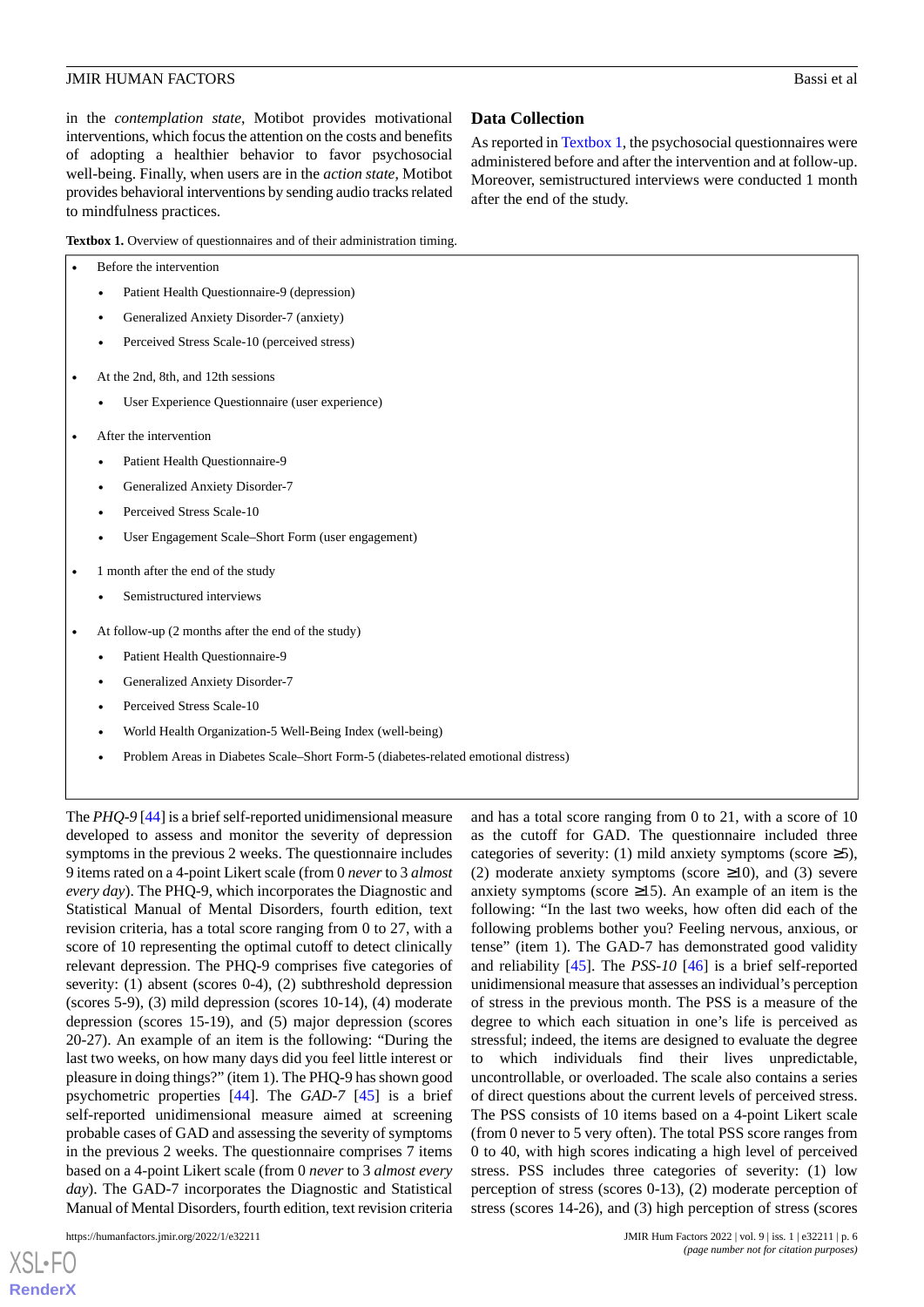27-40). An example of an item is the following: "In the last month, how often have you felt out of sorts because something unexpected happened?" (item 1). The PSS-10 has demonstrated good psychometric properties regarding reliability and validity [[46\]](#page-16-21). The *PAID-SF-5* [[47\]](#page-16-22) is a self-reported unidimensional measure aimed at assessing diabetes-related emotional distress. The questionnaire comprises 5 items based on a 5-point Likert scale (from 0 *not a problem* to 4 *serious problem*). Total scores range from 0 to 100, with higher scores (ie,  $\geq 40$ ) indicating greater diabetes-related emotional distress. The PAID-SF-5 has demonstrated good psychometric properties [[47\]](#page-16-22). The *WHO-5* [[48\]](#page-17-0) is a self-reported unidimensional measure that evaluates psychological well-being, a core dimension of quality of life. The questionnaire comprises 5 items rated on a 6-point Likert scale (from 0 never to 5 always). The total score was rescaled to range between 0 and 100, with a score ≤50 suggesting poor psychological well-being and a score ≤28, indicating depression, showing good psychometric properties [[48\]](#page-17-0). The *User Engagement Scale–Short Form* (UES-SF) [[49\]](#page-17-1) is a brief self-report questionnaire aimed at assessing user engagement with a digital solution. The UES-SF includes 12 items based on a 5-point Likert scale (from 1 *strongly disagree* to 5 *strongly agree*). The UES-SF comprises 4 factors: (1) focused attention,

which indicates the feeling of being immersed in the interaction (eg, "I lost myself in this experience"); (2) perceived usability, which is the negative affect experienced owing to the interaction and the effort spent (eg, "I felt frustrating while using Motibot")—this factor is the only one in which the scores were reversed; (3) aesthetic appeal, which represents the graphical and visual appeal related to the digital solution (eg, "Motibot was aesthetically appealing"); and (4) the reward factor (eg, "Using Motibot was worthwhile"). The latter is a single set of 3 factors related to the original UES questionnaire [\[49](#page-17-1),[50\]](#page-17-2), such as the endurability, which evaluates the overall success of the interaction; the novelty, which examines the overall interest related to the interaction with a digital solution; and finally, the felt involvement factor, which evaluates the overall fun interaction. The overall scale was found to be reliable [\[49](#page-17-1)]. The *User Experience Questionnaire* (UEQ) used in this study is an adapted version of the original UEQ [\[51](#page-17-3)], modified ad hoc to make the bipolar adjectives more appropriate to the aims of this study. In particular, the questionnaire included 28 adjectives, either positive or negative, designed to assess the experience of interacting with the VC. Each item was scored on a 5-point Likert scale (from 1 *strongly disagree* to 5 *strongly agree*). [Textbox 2](#page-7-0) shows the selection of items for this study.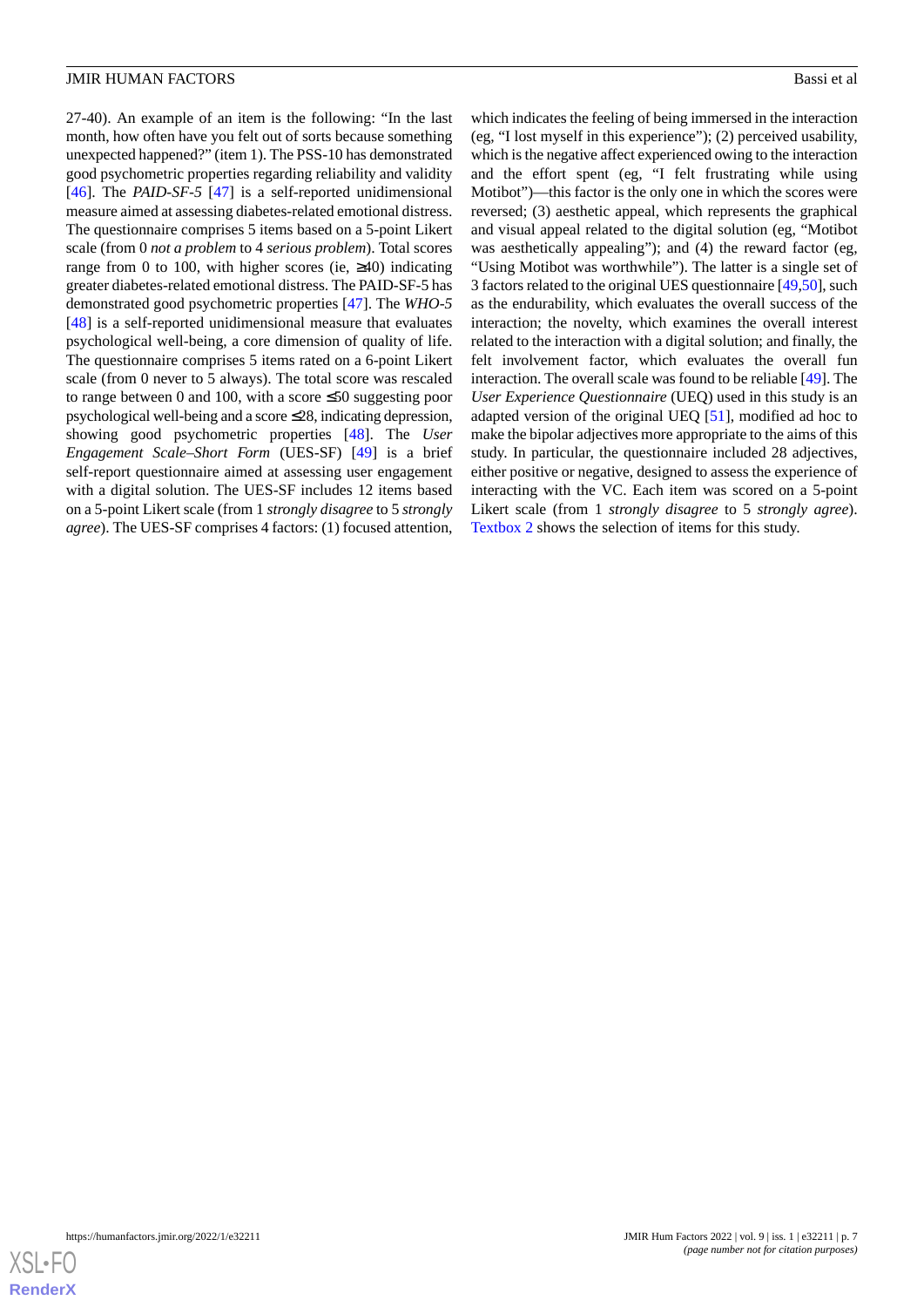<span id="page-7-0"></span>**Textbox 2.** The items of the User Experience Questionnaire.

#### **Positive items**

- Pleasant
- Profound
- Cordial
- Comprehensible language
- **Empathetic**
- **Attentive**
- Motivating
- **Encouraging**
- **Supportive**
- **Trustworthy**
- Flexible
- **Interesting**
- **Effective**

#### **Negative items**

- Annoying
- Not reliable
- Unappealing
- Unclear
- **Complicated**
- Not efficient
- Too much information
- **Dissuading**
- Not stimulating
- Not engaging
- Unpredictable
- Not reflective
- **Conventional**
- Not effective
- Rigid

*Semistructured interviews* were conducted by GB with all participants who concluded the interaction with Motibot. The interviews were based on 11 ad hoc questions administered 1 month after the end of the study and lasted approximately 10 minutes. Each interview started with asking the motivation for participating in this study and concluded with a question in which the participant should explain whether they would suggest

Motibot to other people with the same chronic illness, explaining the reason. The other 9 questions were divided into 2 sections as reported in [Textbox 3](#page-8-0). The first included 5 questions related to the experience that users had with Motibot; therefore, the goal was to assess the UX. On the other hand, the second section included 4 questions related to how users felt during the interaction with Motibot from a psychological perspective.

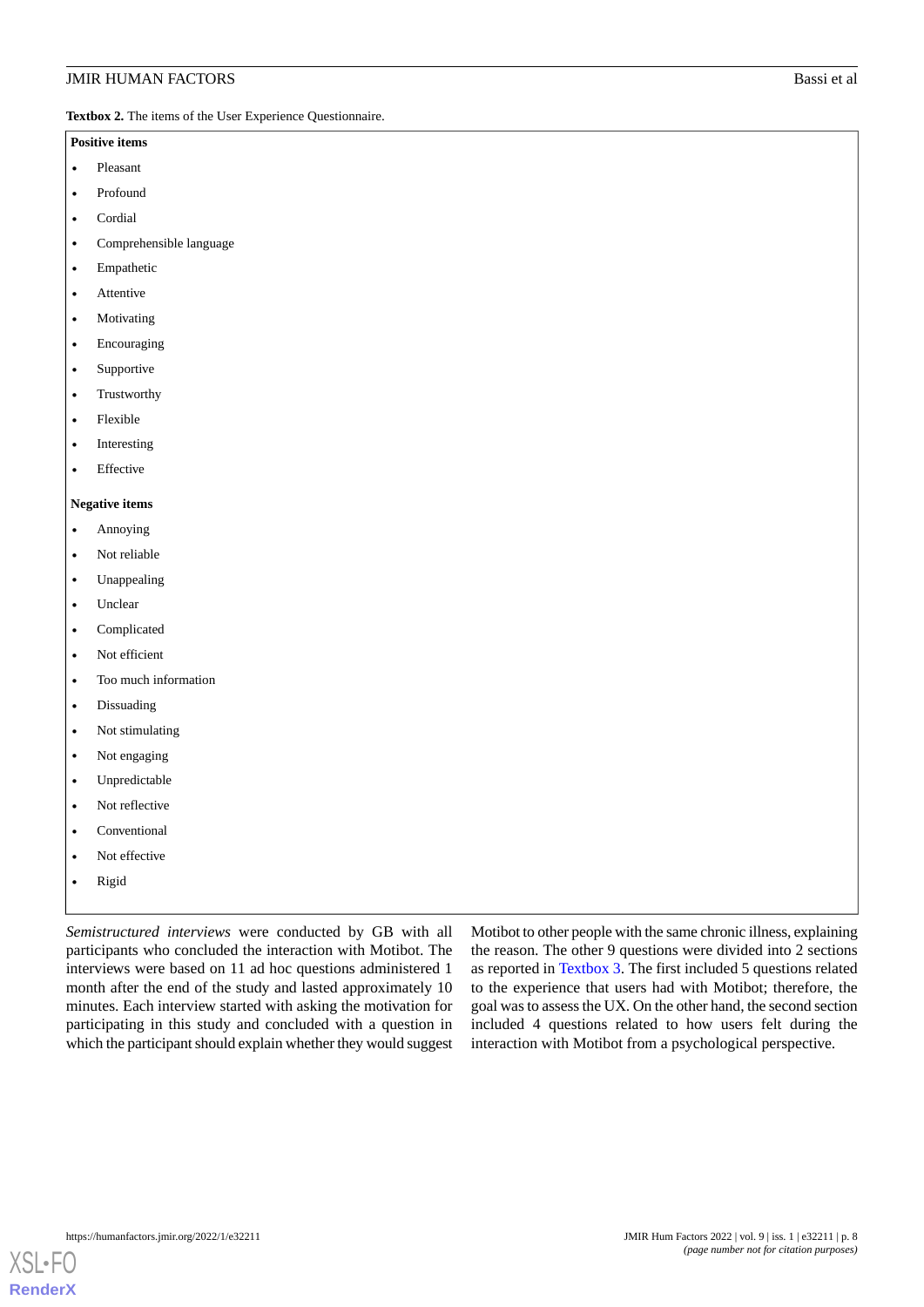<span id="page-8-0"></span>**Textbox 3.** Questions asked to participants during semistructured interviews.

- What motivated you to participate in the study?
	- User experience
		- What were your expectations with regard to Motibot?
		- With regard to Motbiot, which aspect did you like the most?
		- With regard to motibot, which aspect did you dislike the most?
		- With regard to Motibot, how was your user experience?
		- Would you be interested in using, in the future, a complete virtual coach?
- How users felt during the interaction
	- Motibot proposed to you several audio tracks regarding mindfulness. How did you live them?
	- Did you find Motibot useful to find a mindful moment for yourself?
	- Did Motibot help you to soothe any anxiety, stress and/or depression symptoms?
	- Did you listen to Motibot mindfulness audio tracks again at the end of the study?
- Would you suggest Motibot to someone with diabetes mellitus? Why?

#### **Statistical Analysis**

Statistical analyses were performed using R, version 4.0.0 (The R Foundation for Statistical Computing) [\[52](#page-17-4)], and SPSS Statistics, version 24.0 (IBM Corp) [\[53](#page-17-5)]. The Shapiro-Wilk test was performed to evaluate the normality of the sample distributions of the variables investigated in this study. Descriptive analysis was carried out on psychological dimensions, namely depression, anxiety, and perceived stress, before and after the intervention and at follow-up. The same analysis was performed on diabetes-related emotional distress and well-being, although only at follow-up. All data are shown as plots. The Kruskal-Wallis nonparametric test was used to evaluate differences in depression, anxiety, and stress among participants. A post hoc Wilcoxon nonparametric test was performed to compare the differences in the aforementioned outcomes before and after the intervention and at follow-up to understand whether the psychoeducational intervention had been effective. Means and SDs were computed for UX, which was evaluated at the 4th, 8th, and 12th sessions and for UE, which was evaluated at the end of the study. The data regarding UX are displayed as plots. A text mining approach [\[54](#page-17-6),[55\]](#page-17-7) was followed to extract information from the semistructured interviews on UX and on how users felt during the interaction with Motibot. This analysis was implemented by relying on the *Quanteda* R package [[56\]](#page-17-8) and on custom shell scripting code under a Linux environment. The analysis was carried out on the written interview transcripts (in Italian) as follows: first, they were cleaned by replacing uppercase letters and removing numbers, punctuation, and stopwords. Thereupon, user's answers were divided into groups, each containing all answers to one of the interview questions. Two analyses steps were implemented: (1) extraction, from some of the questions in the semistructured interviews, of 3 sets of responses (ie, yes/no/maybe) and (2) extraction, from the remaining questions, of recurrent concepts (ie, word stems) and their relations in terms of digrams (ie, pairs of word stems). A word stem was

[XSL](http://www.w3.org/Style/XSL)•FO **[RenderX](http://www.renderx.com/)**

deemed to be recurrent if it appeared at least three times across interviews, whereas digrams were considered recurrent if they appeared at least two times. The criterion of 3 occurrences as the threshold for including a stem was chosen according to the following rule of thumb. We assume stems to be significant if they belong to the 5% most recurrent ones. However, because occurrence is quantified by an integer number, this percentile threshold can be enforced only approximately. Setting the criterion of minimum occurrences to 3 yielded the extraction, for the different questions, between 3.8% and 7.9% most recurrent stems (average 6.2%), in reasonable compliance with the 5% threshold assumed above. In addition, the average occurrence of stems for a given question was 1.35; a threshold of 3 occurrences was equivalent to the requirement of a stem recurring more than twice as frequently as the average.

## *Results*

#### **Preliminary Analysis**

The variables investigated in this study showed a nonnormal distribution. No missing data were identified, and each participant answered all the questions administered. As mentioned in the *Participant* section, only one participant did not answer the entire questionnaire sent after the intervention and thus was excluded from the analyses regarding the psychosocial variables.

#### **Perceived Stress, Anxiety, and Depression Symptoms**

Overall, as displayed in [Figure 3,](#page-9-0) all participants showed moderate symptoms concerning perceived stress (assessed using the PSS-10). Participant 6 was the only participant showing a high perception of stress after the intervention; however, the level of perceived stress diminished at follow-up. Data concerning anxiety and depression symptoms (assessed respectively through the GAD-7 and PHQ-9) seem to increase after the intervention and decrease at follow-up, except for participant 5, who presented severe symptoms at both time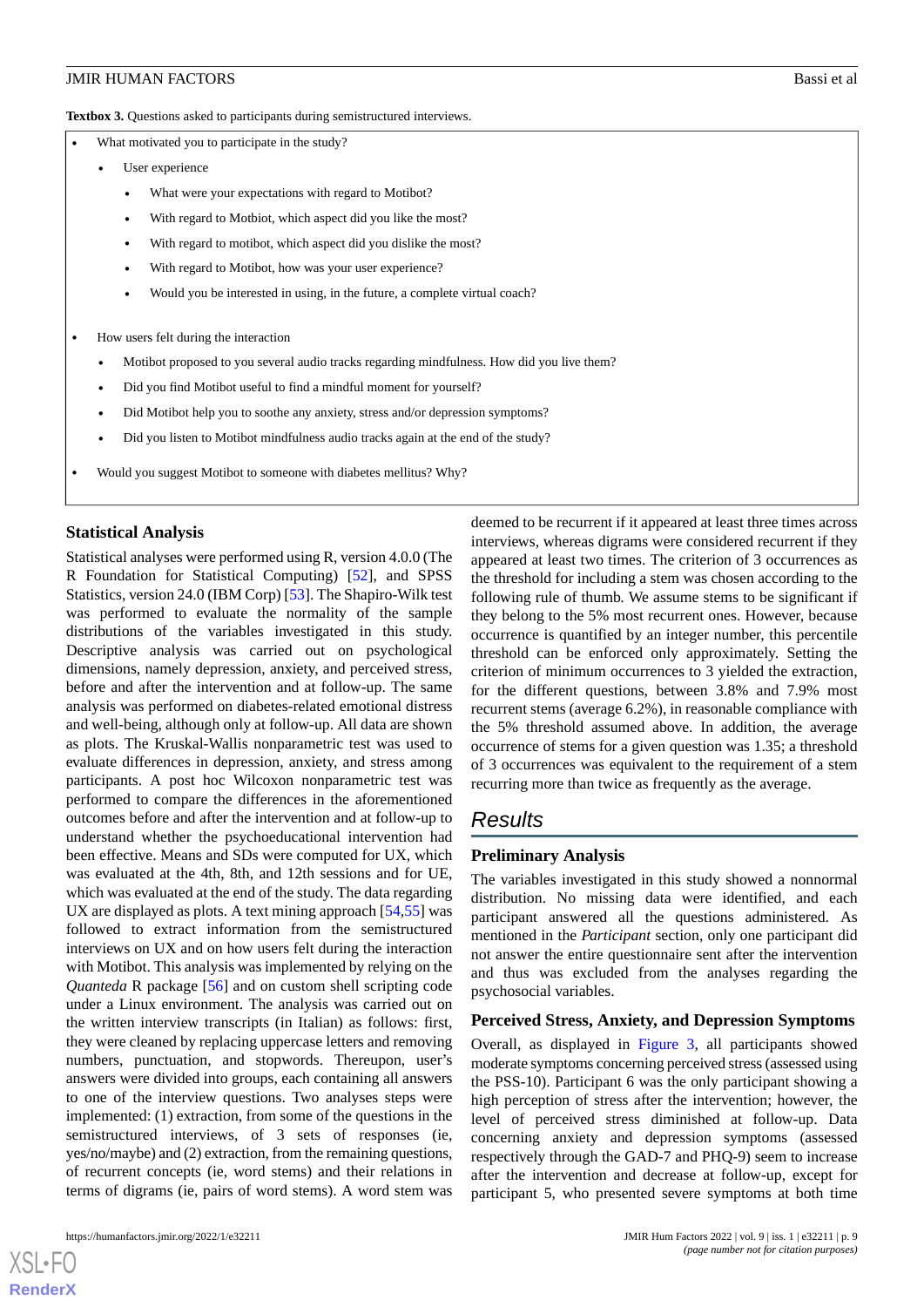points, thereby resulting in an outlier. The presence of an outliers did not affect the overall trend of data regarding these outcomes.

<span id="page-9-0"></span>**Figure 3.** Plots of perceived stress, anxiety, and depression symptoms, assessed through the Perceived Stress Scale-10 (PSS-10), Generalized Anxiety Disorder-7 (GAD-7), and Patient Health Questionnaire-9 (PHQ-9), respectively, before and after intervention and at follow-up (N=12).



#### **Well-being and Diabetes-Related Emotional Distress**

As shown in [Figure 4](#page-10-0), when considering the presence of an outlier, participants ranged between poor and good psychological well-being (assessed through the WHO-5), with an overall mean of 50.00 (SD 17.18), which indicates an overall poor psychological well-being. However, if the outlier is excluded, the overall mean is 51.64 (SD 17.01), which corresponds to an overall good psychological well-being. With regard to diabetes-related emotional distress (assessed through the PAID-5), most participants did not present diabetes-related emotional distress; indeed, the overall mean was 35.67 (SD 21.20). If the approach described above is applied and therefore if the outlier is excluded, the overall mean is 32.73 (SD 19.50), which, being an even smaller value, suggests low levels of diabetes-related emotional distress.

[XSL](http://www.w3.org/Style/XSL)•F **[RenderX](http://www.renderx.com/)**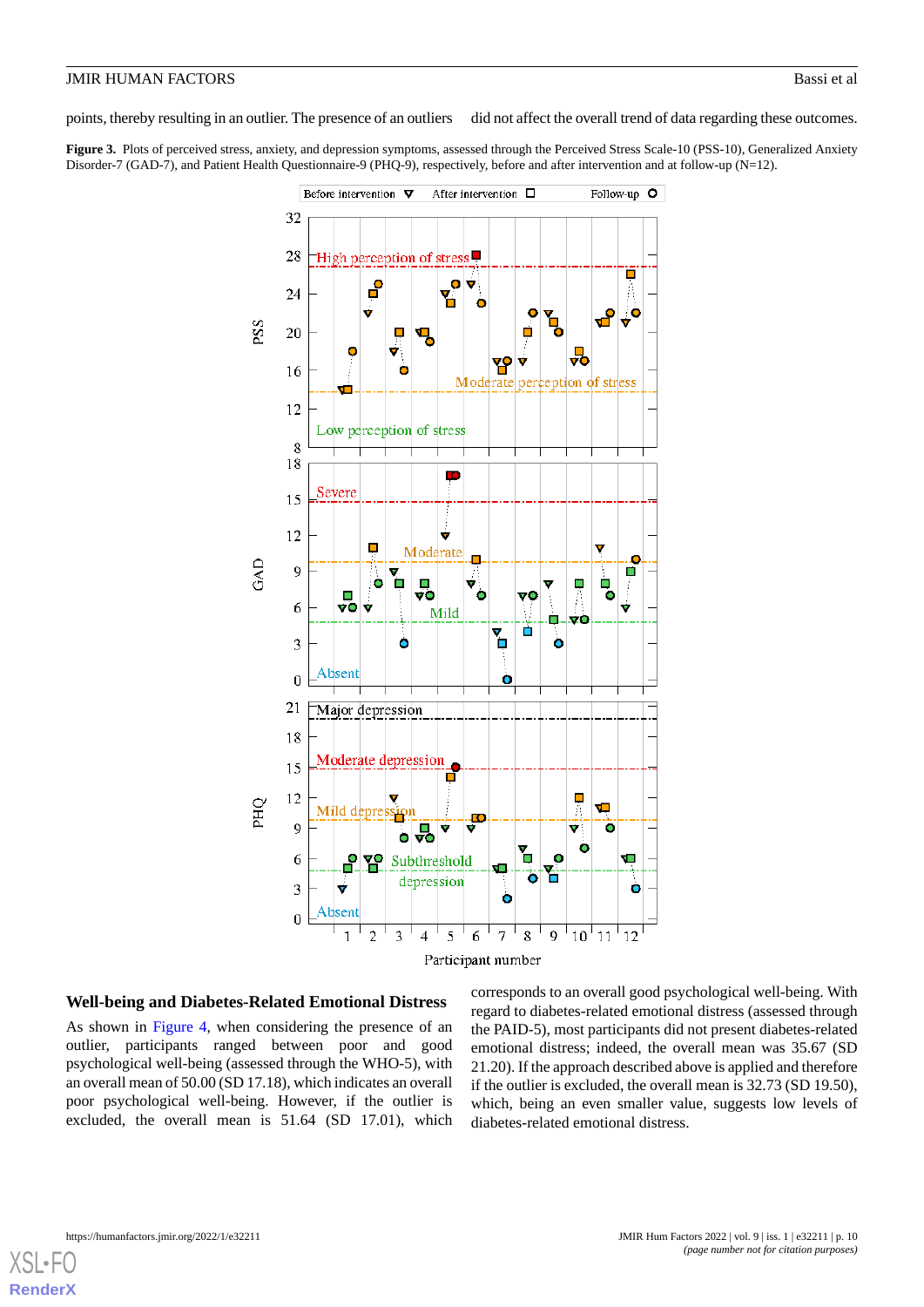<span id="page-10-0"></span>**Figure 4.** Plots of well-being and diabetes-related emotional distress, evaluated through the World Health Organization-5 Well-Being Index (WHO-5) and Problem Areas in Diabetes Scale-5 (PAID-5), respectively, at follow-up (N=12).



#### **Kruskal-Wallis Test for Psychosocial Outcomes**

The Kruskal-Wallis test, carried out to assess the differences among depression, anxiety, and perceived stress symptoms, did not yield any significant results when considering the intervention period. Nevertheless, as shown in [Figure 3,](#page-9-0) a downward trend can be identified over the 3 time periods (ie, before the intervention, after the intervention, and during follow-up).

## **User Experience**

Analyses regarding the positive items (assessed through UEQ) reported a mean >3 on a 5-point Likert scale (mean 4.04, SD 0.22). In particular, the items *comprehensible language*, *empathetic*, *motivating*, *encouraging*, and *interesting* increased from the 2nd to the 12th session, whereas the item *supportive* tended to decrease from the 2nd to the 12th session as displayed in [Figure 5.](#page-11-0) The specific means and SDs are reported in the [Multimedia Appendix 1](#page-14-2) (Table S1).

Analyses of the negative items (evaluated using UEQ), shown in [Figure 6,](#page-11-1) reported a mean  $<$  2 on a 5-point Likert scale (mean 1.86, SD 0.30), thereby attesting that users disagreed with the overall items. In particular, the items *not stimulating*, *not engaging*, and *rigid* decreased from the 2nd to the 12th session. The specific means and SDs are reported in the [Multimedia](#page-14-2) [Appendix 1](#page-14-2) (Table S2).

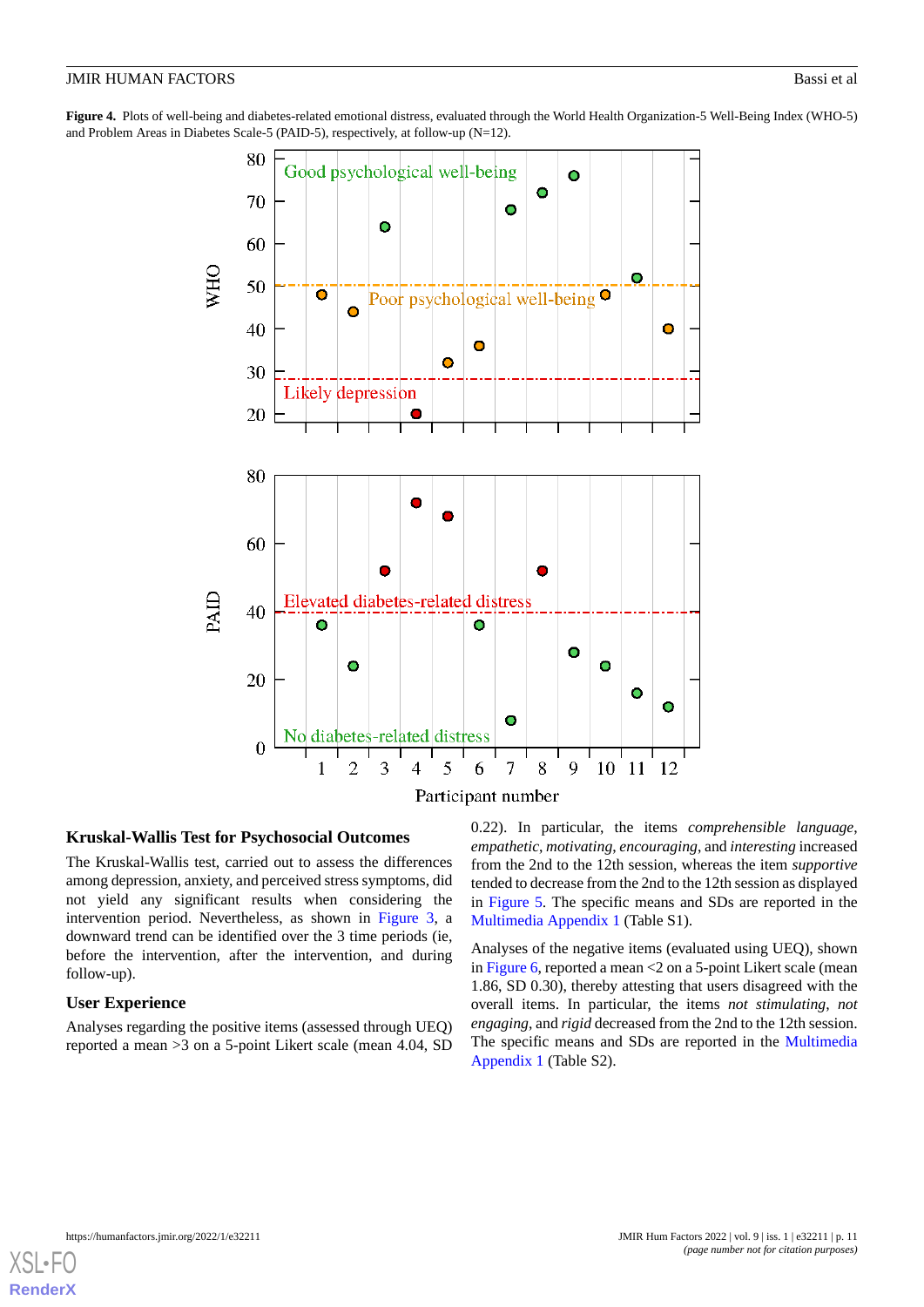<span id="page-11-0"></span>Figure 5. Plot of the positive items of the User Experience Questionnaire. Circled dots and error bars correspond to sample means and sample SDs, respectively (N=13).



<span id="page-11-1"></span>Figure 6. Plot of the negative items of the User Experience Questionnaire. Circled dots and error bars correspond to sample means and sample SDs, respectively (N=13).



#### **User Engagement**

Overall, the data on UE show that participants were engaged with Motibot, as reported in [Table 1](#page-12-0). The reward factor, which refers to the worthwhile and absorbing experience of the user

with the digital solution, presents a maximum value of 5. The same result also emerged for perceived usability and focused attention. Notably, the perceived usability factor is the only factor in which the items were reversed, indicating a good effect experienced by the digital solution.

[XSL](http://www.w3.org/Style/XSL)∙F **[RenderX](http://www.renderx.com/)**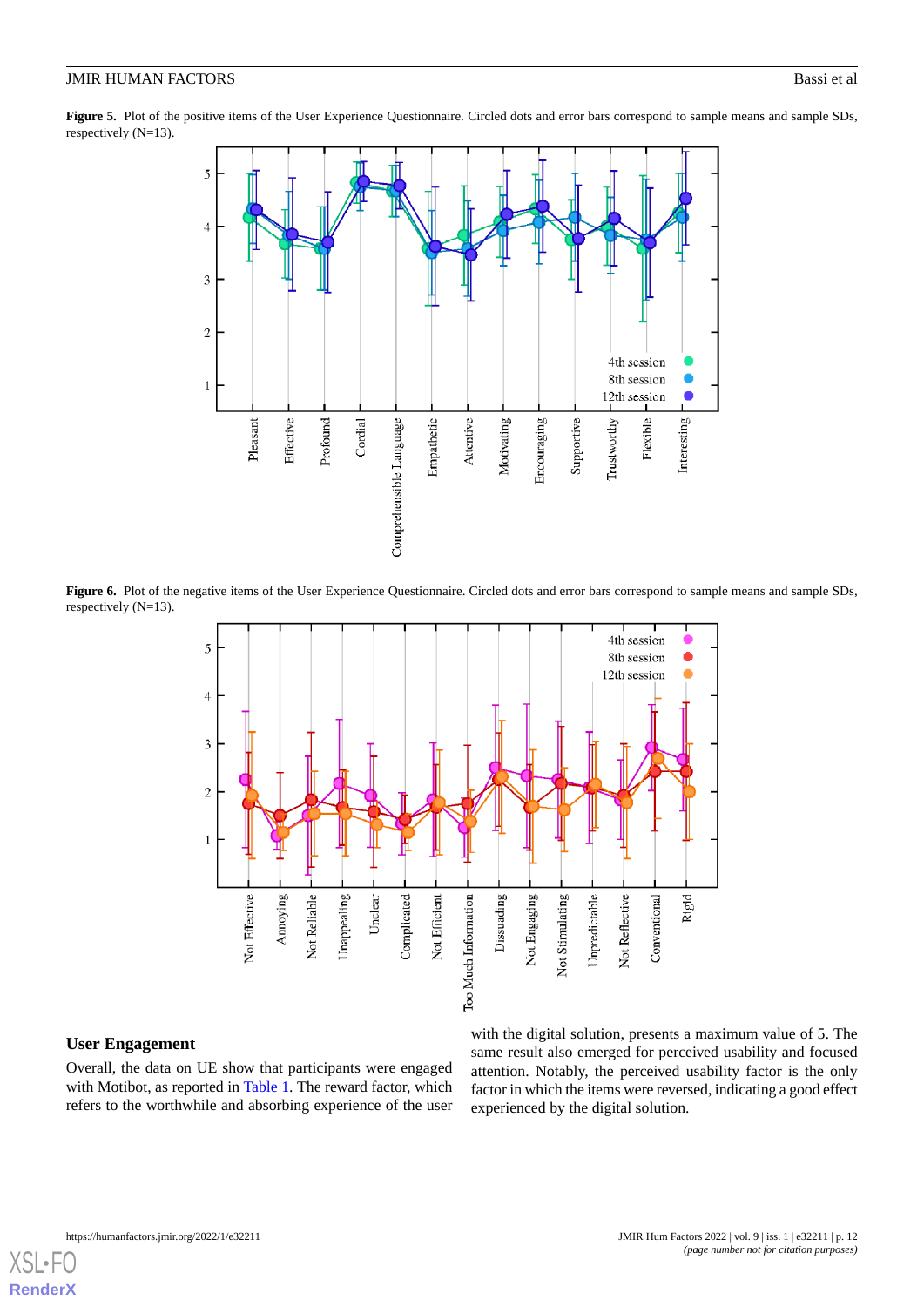| Parameters          | Value, range | Value, mean (SD) |  |  |
|---------------------|--------------|------------------|--|--|
| Total scale         | 3.25-4.83    | 4.14(0.49)       |  |  |
| Perceived usability | $4 - 5$      | 4.82(0.32)       |  |  |
| Focused attention   | $2.33 - 5$   | 3.62(0.83)       |  |  |
| Esthetic appeal     | 2.67-4.67    | 3.79(0.55)       |  |  |
| Reward factor       | $3 - 5$      | 4.33(0.58)       |  |  |

#### <span id="page-12-0"></span>**Table 1.** Descriptive statistics for User Engagement Scale (N=13).

## **Minimum and Maximum Scores of Participants Based on the User Engagement Questionnaire's Likert Scale**

#### *Text Mining*

Overall, the average duration of the 13 semistructured interviews was 9.04 minutes. The transcripts of the interview answers comprised 562 words on average. The results of text mining applied to the answers of the semistructured interviews, concerning UX and how users felt during the interaction with Motibot, are graphically summarized in [Figures 7](#page-12-1) and [8](#page-13-0), respectively. In both figures, bar plots show the distribution of

<span id="page-12-1"></span>Figure 7. Answers to the semistructured interviews related to user experience.



Did you find Motibot useful to find a mindful moment for yourself? Did Motibot help you to soothe any anxiety, stress, and/or depression symptoms? Did you listen to Motibot mindfulness audio tracks again after the end of the study?  $\theta$ 

3 types of answers (ie, yes/no/maybe), whereas scatter plots highlight the most frequent concepts, namely word stems appearing at least three times in the interviews. Within scatter plots, arrows identify recurrent digrams, that is, sequences of 2-word stems appearing at least twice within the interviews. It is worth mentioning that the apparently opposite ordering of some digrams (eg, *support*→*psychological*) is because of the analysis being carried out on texts in Italian, in which word ordering is different from English. Stems were translated at the end of the analysis, considering the abovementioned potential nuances between the 2 languages. The radius of the circle is proportional to the number of occurrences of each stem.





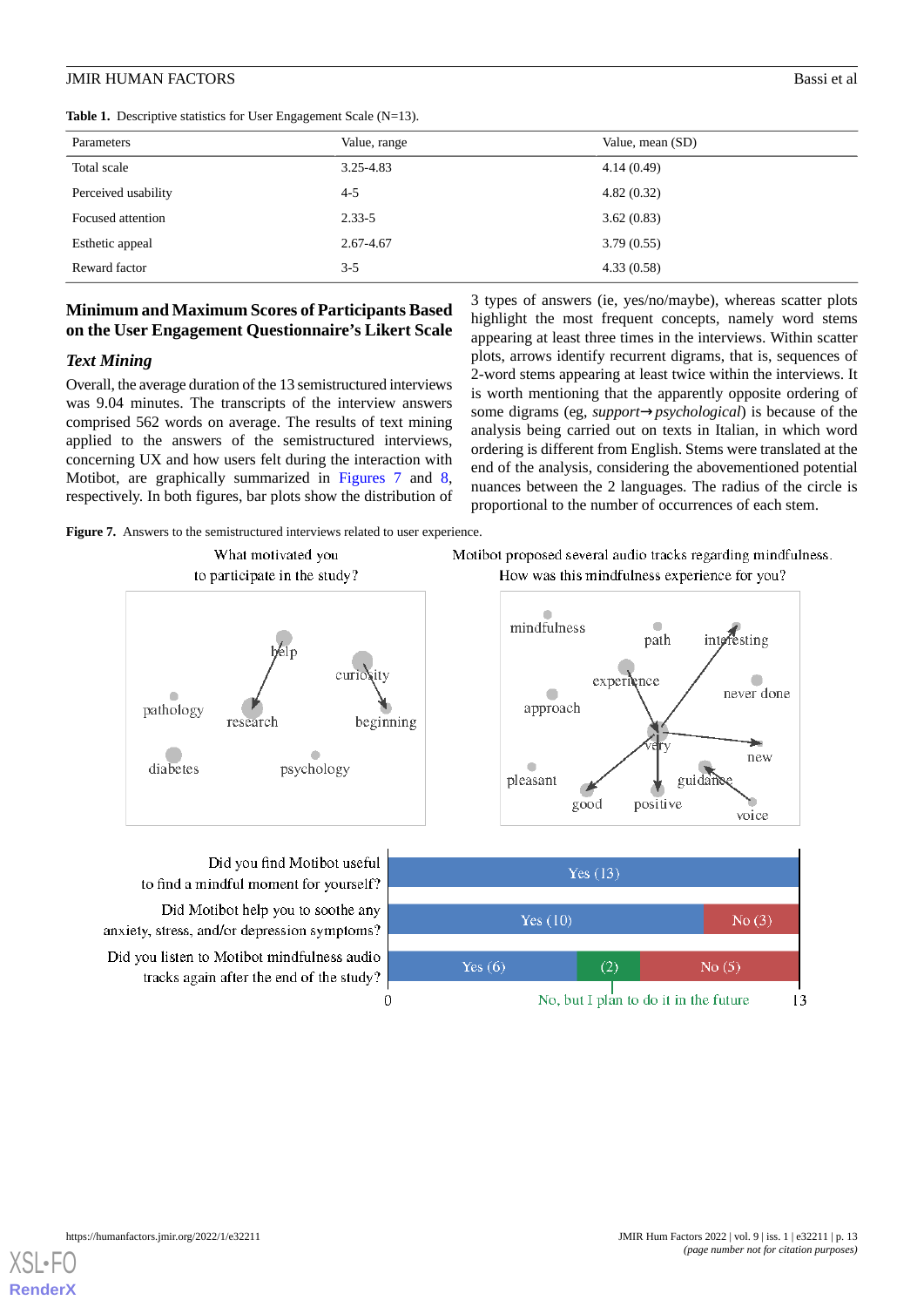<span id="page-13-0"></span>**Figure 8.** Answers to the semistructured interviews related to how users felt during the interaction with Motibot.



## *Text Mining: UX With Motibot*

As shown in [Figure 7,](#page-12-1) 85% (11/13) of the participants would be interested in using a VC for psychosocial support and 92% (12/13) would suggest VC to other people with the same chronic disease. Overall, participants reported having a positive experience with Motibot. As displayed in the upper-right panel, where stems graphed in blue and red correspond to *liked* and *disliked* aspects, respectively, users largely reported positive aspects in the interaction with Motibot, except for some technical problems. It should be mentioned that 3 participants reported that there were no aspects that they disliked.

## *Text Mining: How Users Felt During the Interaction With Motibot?*

As displayed in [Figure 8,](#page-13-0) users reported mindfulness audio tracks as a very good, positive, interesting, and new experience. They further considered the voice of the audio tracks as a guide to the mindfulness pathway. Indeed, 62% (8/13) of the participants also listened to the mindfulness audio again after the end of the study or planned to do so in the future, to grant themselves a further mindful moment. Finally, 77% (10/13) of the participants reported that Motibot helped them reduce the symptoms of anxiety, depression, and/or stress.

## *Discussion*

[XSL](http://www.w3.org/Style/XSL)•FO **[RenderX](http://www.renderx.com/)**

## **Principal Findings**

This proof-of-concept study evaluated the preliminary efficacy of a VC intervention for psychosocial support. Motibot, indeed, aims to support and motivate adults with T1DM and T2DM to adopt healthy coping strategies. In turn, these healthy coping

strategies should reduce depression, anxiety, perceived stress symptoms, and diabetes-related emotional distress and improve well-being. This study further aims to evaluate UX and UE in the interaction with a VC from both qualitative and quantitative perspectives. Overall, preliminary evidence suggests that the digital intervention led to improvements in symptoms of anxiety and depression, as emerged from the downward trend of the related factors detected over the 3 time periods (ie, before the intervention, after the intervention, and during follow-up). Notably, participants showed an increase in anxiety and depression symptoms after the intervention and a subsequent decrease during follow-up, showing good psychological well-being, upon exclusion of an outlier, and no diabetes-related emotional distress. These data highlight how the effects of the psychoeducational intervention were maintained over time, thus leading to the users'internalization of healthy coping strategies and self-reflection of their own emotions. With regard to perceived stress, users showed moderate symptoms, which remained throughout the intervention, including follow-up. However, users did not present any diabetes-related emotional distress. These findings shed light on the possible stressful events that underpin perceived stress, such as the impact of contingent events; thus, the findings did not relate to the burden of managing DM. It is worth mentioning that this study was carried out in 2021 during the COVID-19 pandemic, which had a significant impact on psychological well-being among the whole population [\[57](#page-17-9)]. Overall, the users perceived a decrease in any symptoms of anxiety, depression, and/or stress, reporting the usefulness of Motibot in supporting and motivating them to find a mindful moment for themselves. The psychoeducational intervention was well accepted by users, particularly in the presence of a mindfulness *pathway*. Indeed, users reported a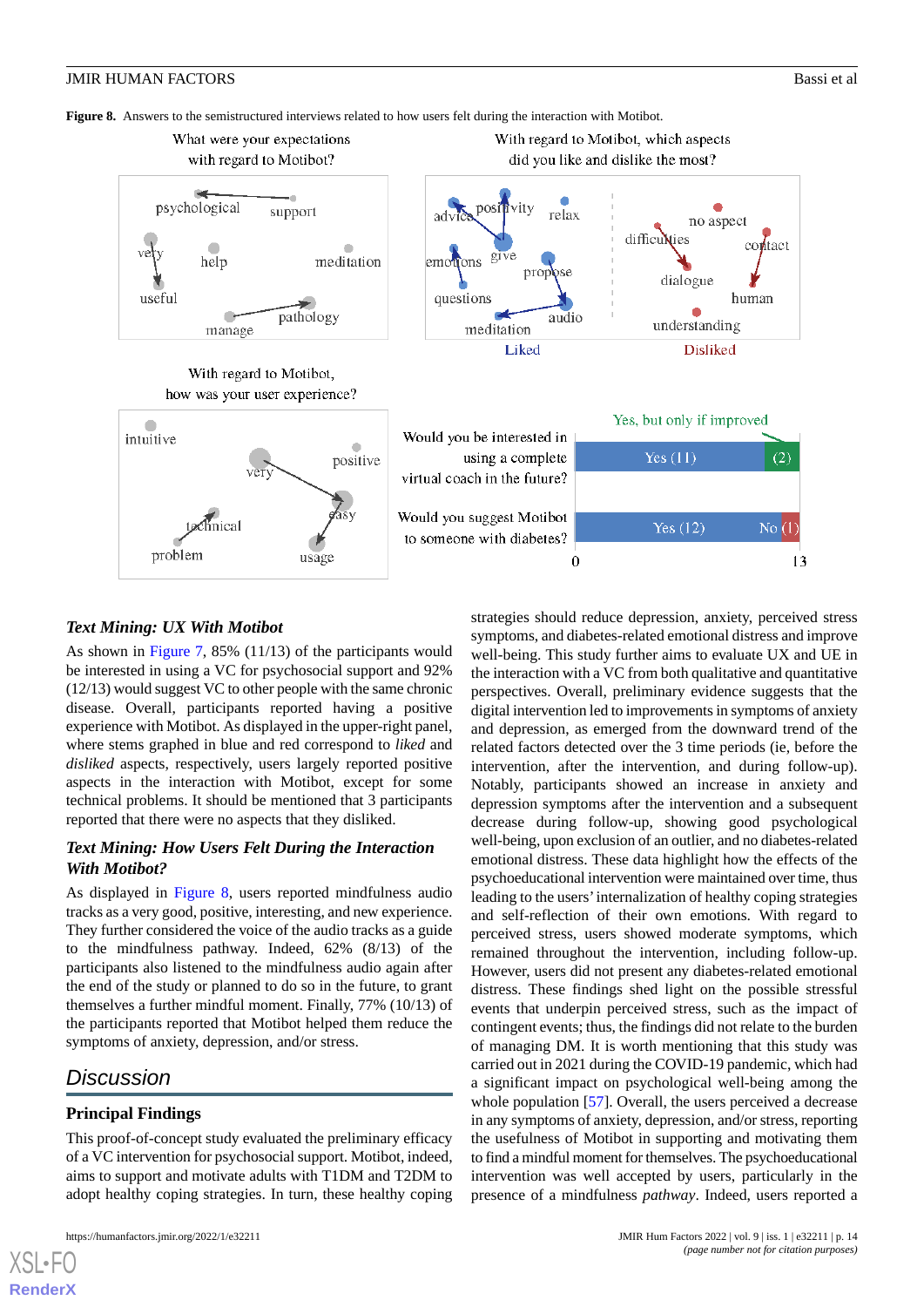*very good*, *positive*, *interesting*, and *new experience*: most users listened to the audio tracks even at the end of the study to achieve a mindful moment for themselves once again. Indeed, mindfulness-based interventions have recently become more relevant in the context of DM care, as they are associated with a reduction of negative emotions and an enhancement of an individual's attitude and coping strategies [\[58](#page-17-10)]. Users had a *positive* and *interesting experience* with Motibot, particularly because it proposed audio tracks relating to meditation and asked them what emotion they were feeling in that precise moment. The purpose of asking users to express their emotions is to motivate them to become more aware and reflect on them: one might expect that the more one is aware of their own emotions, the better they can regulate them. Motibot was perceived as *empathetic* and *stimulating* in its dialogic interaction, even if it was slightly less *supportive* from the 2nd to the 12th session. This last result might indicate that users become familiar with Motibot throughout the sessions and thus do not perceive any further support, albeit still feeling involved and absorbed in the interaction. However, Motibot was also perceived as *motivating* and *encouraging* in the adoption of healthy coping strategies: users appreciated that Motibot gave them *positive advice*. Notwithstanding these promising results, few users still reported a desire for *human contact* to receive psychological support. These data emerged particularly for those who presented with high levels of anxiety, depression, and/or perceived stress symptoms. Therefore, we speculate that VCs may be successfully used to support and motivate people with mild and moderate psychological symptoms, whereas those with more severe psychological symptoms may benefit more from psychotherapy support in face-to-face spontaneous and human settings. Furthermore, users encountered technical problems when interacting with Motibot, particularly when arranging the next session. However, this issue was addressed in the study. Nonetheless, users felt *involved* and *engaged* with Motibot, reporting a worthwhile and absorbing experience and a *positive* perception of use, stating that Motibot was *very easy to use*.

## **Limitations and Future Work**

This study has 2 main limitations. First, the small sample size, which was chosen following the proof-of-concept phase related to the ORBIT model, as it allows the inclusion of few participants during the first phases of the design, evaluation, and implementation process [\[40](#page-16-15)]. However, this choice does not permit data generalization. Second, a more complex analysis approach concerning text mining on the semistructured interviews, such as supervised or unsupervised learning, could not be implemented owing to the relatively small number of participants and the limited length of the interviews (ie, between approximately 200 and 1000 words each). Future studies should integrate, in the development of a VC, medical factors such as the glycemic levels alongside the main psychosocial aspects, as they interplay with the management of DM and thus are variables worth analyzing. Finally, our future goal is to test Motibot with a larger sample size in a randomized controlled trial to investigate the effectiveness of the psychoeducational intervention in a systematic and controlled manner.

#### **Conclusions**

Motibot was developed through a combination of NLU and handcrafted rules with the aim of delivering a psychoeducational intervention for adults with T1DM and T2DM, which allows them to interact by using both free text and structured dialogue interaction. The results of this study showed positive user experience and engagement. In addition, the findings highlighted the usefulness of interacting with a VC to motivate adults with DM to adopt healthy coping strategies. These coping strategies, specifically related to mindfulness practices, allowed a reduction in anxiety, depression, and diabetes-related emotional distress symptoms, while also improving their well-being. This decrease in psychosocial symptoms and increase in well-being was also maintained at follow-up. VCs have the advantage of scalability, which leads to greater user accessibility, and thus, it is available at any time. Moreover, VCs are deployable to adults with DM who show mild and moderate psychosocial symptoms. In particular, VCs can provide them with valuable support, in combination with a dedicated psychotherapist both in a traditional face-to-face setting or in a digital solution referring to the stepped care model [[59\]](#page-17-11).

## **Acknowledgments**

<span id="page-14-2"></span>The authors would like to specially thank Gaia Dell'Arciprete for her support in proofreading this manuscript.

## **Conflicts of Interest**

None declared.

## <span id="page-14-0"></span>**Multimedia Appendix 1**

<span id="page-14-1"></span>Mean and SD of the User Experience Questionnaire. [[DOCX File , 22 KB](https://jmir.org/api/download?alt_name=humanfactors_v9i1e32211_app1.docx&filename=323dc3c38c8173710cad4a2b2accfd31.docx)-[Multimedia Appendix 1\]](https://jmir.org/api/download?alt_name=humanfactors_v9i1e32211_app1.docx&filename=323dc3c38c8173710cad4a2b2accfd31.docx)

#### **References**

 $XSI - F($ **[RenderX](http://www.renderx.com/)**

- 1. August K, Kelly C, Abbamonte J. Psychosocial factors associated with diabetes self-management. In: Glucose Intake and Utilization in Pre-Diabetes and Diabetes. Amsterdam, Netherlands: Elsevier; 2014.
- 2. Generalized anxiety disorder. In: Psychiatric Disorders in America: The Epidemiological Catchment Area Study. New York: The Free Press; 1991.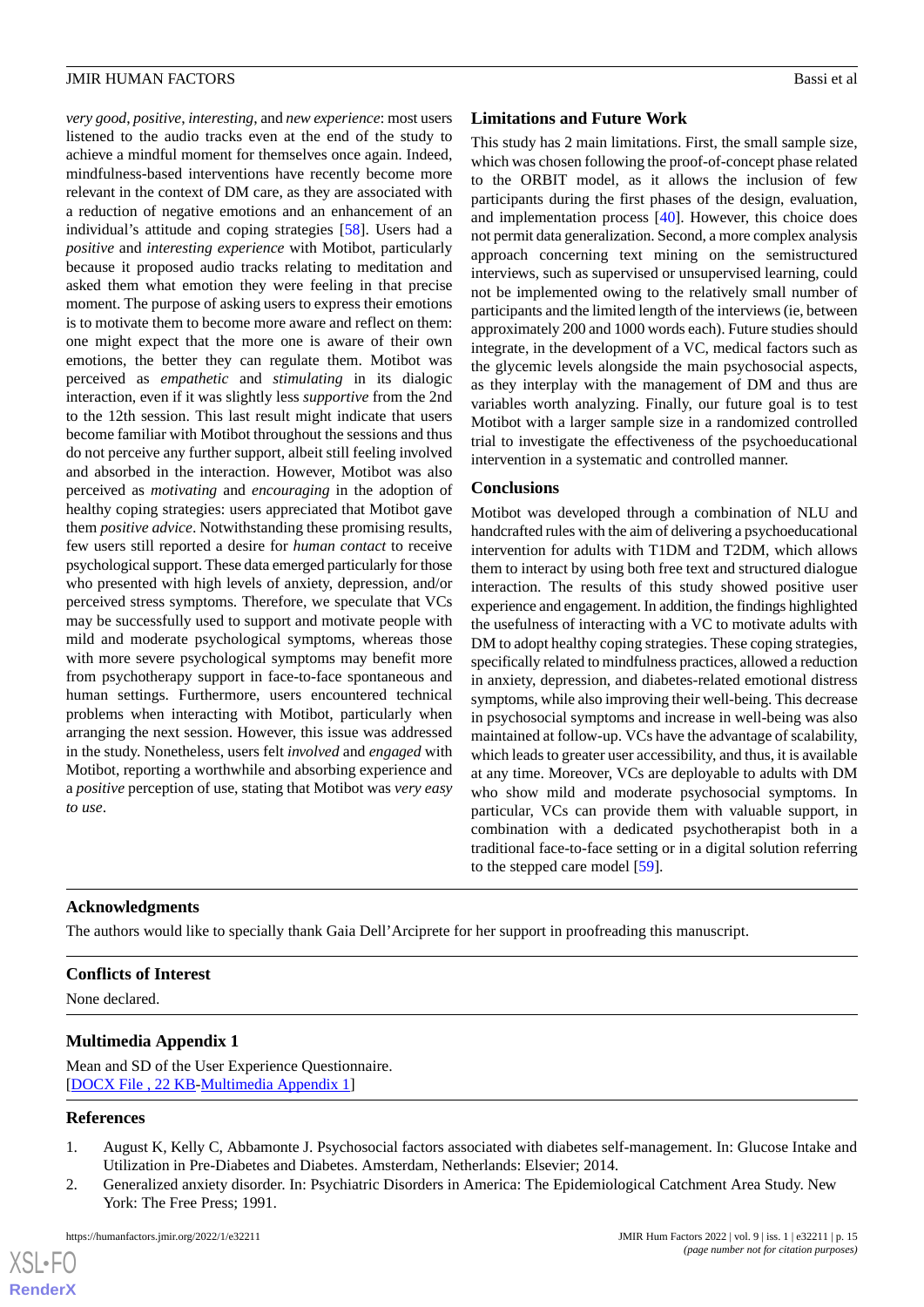- 3. Kessler RC, McGonagle KA, Zhao S, Nelson CB, Hughes M, Eshleman S, et al. Lifetime and 12-month prevalence of DSM-III-R psychiatric disorders in the United States. Results from the National Comorbidity Survey. Arch Gen Psychiatry 1994 Jan;51(1):8-19. [doi: [10.1001/archpsyc.1994.03950010008002](http://dx.doi.org/10.1001/archpsyc.1994.03950010008002)] [Medline: [8279933\]](http://www.ncbi.nlm.nih.gov/entrez/query.fcgi?cmd=Retrieve&db=PubMed&list_uids=8279933&dopt=Abstract)
- <span id="page-15-1"></span><span id="page-15-0"></span>4. Wittchen H, Zhao S, Kessler RC, Eaton WW. DSM-III-R generalized anxiety disorder in the National Comorbidity Survey. Arch Gen Psychiatry 1994 May;51(5):355-364. [doi: [10.1001/archpsyc.1994.03950050015002](http://dx.doi.org/10.1001/archpsyc.1994.03950050015002)] [Medline: [8179459](http://www.ncbi.nlm.nih.gov/entrez/query.fcgi?cmd=Retrieve&db=PubMed&list_uids=8179459&dopt=Abstract)]
- <span id="page-15-2"></span>5. Grigsby AB, Anderson RJ, Freedland KE, Clouse RE, Lustman PJ. Prevalence of anxiety in adults with diabetes: a systematic review. J Psychosom Res 2002 Dec;53(6):1053-1060. [doi: [10.1016/s0022-3999\(02\)00417-8\]](http://dx.doi.org/10.1016/s0022-3999(02)00417-8) [Medline: [12479986](http://www.ncbi.nlm.nih.gov/entrez/query.fcgi?cmd=Retrieve&db=PubMed&list_uids=12479986&dopt=Abstract)]
- <span id="page-15-3"></span>6. Wilcox G. Insulin and insulin resistance. Clin Biochem Rev 2005 May;26(2):19-39 [\[FREE Full text](http://europepmc.org/abstract/MED/16278749)] [Medline: [16278749](http://www.ncbi.nlm.nih.gov/entrez/query.fcgi?cmd=Retrieve&db=PubMed&list_uids=16278749&dopt=Abstract)]
- <span id="page-15-4"></span>7. Gonzalez JS, Peyrot M, McCarl LA, Collins EM, Serpa L, Mimiaga MJ, et al. Depression and diabetes treatment nonadherence: a meta-analysis. Diabetes Care 2008 Dec;31(12):2398-2403 [\[FREE Full text\]](http://europepmc.org/abstract/MED/19033420) [doi: [10.2337/dc08-1341\]](http://dx.doi.org/10.2337/dc08-1341) [Medline: [19033420](http://www.ncbi.nlm.nih.gov/entrez/query.fcgi?cmd=Retrieve&db=PubMed&list_uids=19033420&dopt=Abstract)]
- <span id="page-15-5"></span>8. American Association of Diabetes Educators. AADE position statement: AADE7™ self-care behaviors. Diabetes Educ 2008;34(3):445-449. [doi: [10.1177/0145721708316625\]](http://dx.doi.org/10.1177/0145721708316625) [Medline: [18535317](http://www.ncbi.nlm.nih.gov/entrez/query.fcgi?cmd=Retrieve&db=PubMed&list_uids=18535317&dopt=Abstract)]
- <span id="page-15-6"></span>9. Faustino B, Vasco AB, Silva AN, Marques T. Relationships between emotional schemas, mindfulness, self-compassion and unconditional self-acceptance on the regulation of psychological needs. Res Psychother 2020 Sep 07;23(2):442 [\[FREE](https://doi.org/10.4081/ripppo.2020.442) [Full text\]](https://doi.org/10.4081/ripppo.2020.442) [doi: [10.4081/ripppo.2020.442\]](http://dx.doi.org/10.4081/ripppo.2020.442) [Medline: [33024719](http://www.ncbi.nlm.nih.gov/entrez/query.fcgi?cmd=Retrieve&db=PubMed&list_uids=33024719&dopt=Abstract)]
- <span id="page-15-7"></span>10. Medina W, Wilson D, de Salvo V, Vannucchi B, de Souza EL, Lucena L, et al. Effects of mindfulness on diabetes mellitus: rationale and overview. Curr Diabetes Rev 2017 Feb 17;13(2):141-147. [doi: [10.2174/1573399812666160607074817\]](http://dx.doi.org/10.2174/1573399812666160607074817) [Medline: [27280721](http://www.ncbi.nlm.nih.gov/entrez/query.fcgi?cmd=Retrieve&db=PubMed&list_uids=27280721&dopt=Abstract)]
- <span id="page-15-8"></span>11. Tovote KA, Fleer J, Snippe E, Peeters AC, Emmelkamp PM, Sanderman R, et al. Individual mindfulness-based cognitive therapy and cognitive behavior therapy for treating depressive symptoms in patients with diabetes: results of a randomized controlled trial. Diabetes Care 2014 Sep;37(9):2427-2434. [doi: [10.2337/dc13-2918](http://dx.doi.org/10.2337/dc13-2918)] [Medline: [24898301\]](http://www.ncbi.nlm.nih.gov/entrez/query.fcgi?cmd=Retrieve&db=PubMed&list_uids=24898301&dopt=Abstract)
- <span id="page-15-10"></span><span id="page-15-9"></span>12. Shigaki C, Kruse RL, Mehr D, Sheldon KM, Ge B, Moore C, et al. Motivation and diabetes self-management. Chronic Illn 2010 Sep;6(3):202-214. [doi: [10.1177/1742395310375630](http://dx.doi.org/10.1177/1742395310375630)] [Medline: [20675362](http://www.ncbi.nlm.nih.gov/entrez/query.fcgi?cmd=Retrieve&db=PubMed&list_uids=20675362&dopt=Abstract)]
- 13. Prochaska JO, DiClemente CC. Stages and processes of self-change of smoking: toward an integrative model of change. J Consult Clin Psychol 1983 Jun;51(3):390-395. [doi: [10.1037//0022-006x.51.3.390\]](http://dx.doi.org/10.1037//0022-006x.51.3.390) [Medline: [6863699](http://www.ncbi.nlm.nih.gov/entrez/query.fcgi?cmd=Retrieve&db=PubMed&list_uids=6863699&dopt=Abstract)]
- <span id="page-15-11"></span>14. Guicciardi M, Lecis R, Anziani C, Corgiolu L, Porru A, Pusceddu M, et al. Type 2 diabetes mellitus, physical activity, exercise self-efficacy, and body satisfaction. An application of the transtheoretical model in older adults. Health Psychol Behav Med 2014 Jan 01;2(1):748-758 [[FREE Full text](http://europepmc.org/abstract/MED/25750816)] [doi: [10.1080/21642850.2014.924858\]](http://dx.doi.org/10.1080/21642850.2014.924858) [Medline: [25750816\]](http://www.ncbi.nlm.nih.gov/entrez/query.fcgi?cmd=Retrieve&db=PubMed&list_uids=25750816&dopt=Abstract)
- <span id="page-15-12"></span>15. Menezes MC, Mingoti SA, Cardoso CS, Mendonça RD, Lopes AC. Intervention based on Transtheoretical Model promotes anthropometric and nutritional improvements - a randomized controlled trial. Eat Behav 2015 Apr;17:37-44. [doi: [10.1016/j.eatbeh.2014.12.007\]](http://dx.doi.org/10.1016/j.eatbeh.2014.12.007) [Medline: [25553558\]](http://www.ncbi.nlm.nih.gov/entrez/query.fcgi?cmd=Retrieve&db=PubMed&list_uids=25553558&dopt=Abstract)
- <span id="page-15-13"></span>16. Alzeidan R, Shata Z, Hassounah MM, Baghdadi LR, Hersi A, Fayed A, et al. Effectiveness of digital health using the transtheoretical model to prevent or delay type 2 diabetes in impaired glucose tolerance patients: protocol for a randomized control trial. BMC Public Health 2019 Nov 21;19(1):1550 [[FREE Full text\]](https://bmcpublichealth.biomedcentral.com/articles/10.1186/s12889-019-7921-8) [doi: [10.1186/s12889-019-7921-8](http://dx.doi.org/10.1186/s12889-019-7921-8)] [Medline: [31752774](http://www.ncbi.nlm.nih.gov/entrez/query.fcgi?cmd=Retrieve&db=PubMed&list_uids=31752774&dopt=Abstract)]
- <span id="page-15-14"></span>17. Bobrow K, Farmer AJ, Springer D, Shanyinde M, Yu L, Brennan T, et al. Mobile phone text messages to support treatment adherence in adults with high blood pressure (SMS-text adherence support [StAR]): a single-blind, randomized trial. Circulation 2016 Mar 09;133(6):592-600 [\[FREE Full text\]](http://europepmc.org/abstract/MED/26769742) [doi: [10.1161/CIRCULATIONAHA.115.017530\]](http://dx.doi.org/10.1161/CIRCULATIONAHA.115.017530) [Medline: [26769742](http://www.ncbi.nlm.nih.gov/entrez/query.fcgi?cmd=Retrieve&db=PubMed&list_uids=26769742&dopt=Abstract)]
- <span id="page-15-15"></span>18. Farmer AJ, Prevost AT, Hardeman W, Craven A, Sutton S, Griffin SJ, SupportAdvice for Medication Trial Group. Protocol for SAMS (Support and Advice for Medication Study): a randomised controlled trial of an intervention to support patients with type 2 diabetes with adherence to medication. BMC Fam Pract 2008 Apr 11;9:20 [\[FREE Full text\]](https://bmcfampract.biomedcentral.com/articles/10.1186/1471-2296-9-20) [doi: [10.1186/1471-2296-9-20\]](http://dx.doi.org/10.1186/1471-2296-9-20) [Medline: [18405345\]](http://www.ncbi.nlm.nih.gov/entrez/query.fcgi?cmd=Retrieve&db=PubMed&list_uids=18405345&dopt=Abstract)
- <span id="page-15-17"></span><span id="page-15-16"></span>19. Knickerbocker J, Budd R, Dang B, Chen Q, Colgan E, Hung L, et al. Heterogeneous integration technology demonstrations for future healthcare, IoT, and AI computing solutions. In: Proceedings of the IEEE 68th Electronic Components and Technology Conference (ECTC). 2018 Presented at: IEEE 68th Electronic Components and Technology Conference (ECTC); May 29 -Jun 1, 2018; San Diego, CA, USA. [doi: [10.1109/ectc.2018.00231\]](http://dx.doi.org/10.1109/ectc.2018.00231)
- <span id="page-15-20"></span><span id="page-15-19"></span><span id="page-15-18"></span>20. Kulyk O, Akker R, Klaassen R, van Gemert-Pijnen L. Personalized virtual coaching for lifestyle support: principles for design and evaluation. Int J Adv Life Sci 2014;6(3 & 4):300-309 [[FREE Full text\]](https://citeseerx.ist.psu.edu/viewdoc/download?doi=10.1.1.685.6911&rep=rep1&type=pdf)
- 21. Kaufman N. Internet and information technology use in treatment of diabetes. Int J Clin Pract Suppl 2010 Mar(166):41-46. [doi: [10.1111/j.1742-1241.2009.02277.x](http://dx.doi.org/10.1111/j.1742-1241.2009.02277.x)] [Medline: [20377663](http://www.ncbi.nlm.nih.gov/entrez/query.fcgi?cmd=Retrieve&db=PubMed&list_uids=20377663&dopt=Abstract)]
- 22. O'Brien H. Theoretical perspectives on user engagement. In: Why Engagement Matters. Cham: Springer; 2016.
- 23. O'Brien HL, Cairns P, Hall M. A practical approach to measuring user engagement with the refined user engagement scale (UES) and new UES short form. Int J Human Comput Stud 2018 Apr;112:28-39. [doi: [10.1016/j.ijhcs.2018.01.004](http://dx.doi.org/10.1016/j.ijhcs.2018.01.004)]
- 24. Michaelides A, Major J, Pienkosz E, Wood M, Kim Y, Toro-Ramos T. Usefulness of a novel mobile diabetes prevention program delivery platform with human coaching: 65-week observational follow-up. JMIR Mhealth Uhealth 2018 May 03;6(5):e93 [\[FREE Full text](https://mhealth.jmir.org/2018/5/e93/)] [doi: [10.2196/mhealth.9161\]](http://dx.doi.org/10.2196/mhealth.9161) [Medline: [29724709](http://www.ncbi.nlm.nih.gov/entrez/query.fcgi?cmd=Retrieve&db=PubMed&list_uids=29724709&dopt=Abstract)]

[XSL](http://www.w3.org/Style/XSL)•FO **[RenderX](http://www.renderx.com/)**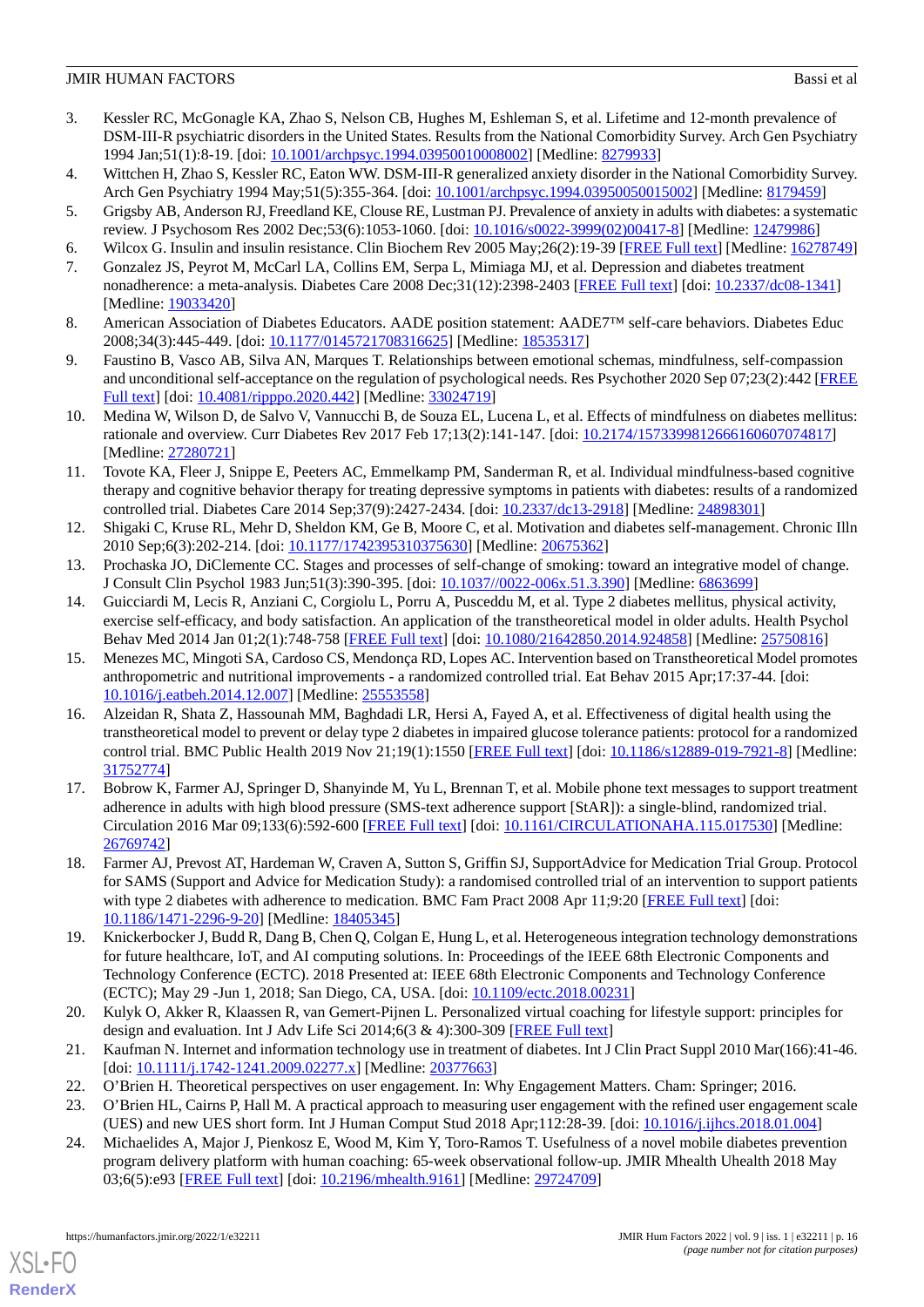- <span id="page-16-0"></span>25. Baptista S, Wadley G, Bird D, Oldenburg B, Speight J, My Diabetes Coach Research Group. User experiences with a type 2 diabetes coaching app: qualitative study. JMIR Diabetes 2020 Jul 17;5(3):e16692 [\[FREE Full text](https://diabetes.jmir.org/2020/3/e16692/)] [doi: [10.2196/16692](http://dx.doi.org/10.2196/16692)] [Medline: [32706649](http://www.ncbi.nlm.nih.gov/entrez/query.fcgi?cmd=Retrieve&db=PubMed&list_uids=32706649&dopt=Abstract)]
- <span id="page-16-1"></span>26. Stanger C, Kowatsch T, Xie H, Nahum-Shani I, Lim-Liberty F, Anderson M, et al. A digital health intervention (SweetGoals) for young adults with type 1 diabetes: protocol for a factorial randomized trial. JMIR Res Protoc 2021 Mar 23;10(2):e27109 [[FREE Full text](https://www.researchprotocols.org/2021/2/e27109/)] [doi: [10.2196/27109\]](http://dx.doi.org/10.2196/27109) [Medline: [33620330\]](http://www.ncbi.nlm.nih.gov/entrez/query.fcgi?cmd=Retrieve&db=PubMed&list_uids=33620330&dopt=Abstract)
- <span id="page-16-3"></span><span id="page-16-2"></span>27. Vida Home. Vida. URL:<https://www.vida.com/> [accessed 2021-12-29]
- <span id="page-16-4"></span>28. Tsiouris KM, Tsakanikas VD, Gatsios D, Fotiadis DI. A review of virtual coaching systems in healthcare: closing the loop with real-time feedback. Front Digit Health 2020;2:567502 [[FREE Full text](http://europepmc.org/abstract/MED/34713040)] [doi: [10.3389/fdgth.2020.567502\]](http://dx.doi.org/10.3389/fdgth.2020.567502) [Medline: [34713040](http://www.ncbi.nlm.nih.gov/entrez/query.fcgi?cmd=Retrieve&db=PubMed&list_uids=34713040&dopt=Abstract)]
- <span id="page-16-5"></span>29. Sherifali D, Viscardi V, Bai J, Ali RM. Evaluating the effect of a diabetes health coach in individuals with type 2 diabetes. Can J Diabetes 2016 Mar; 40(1): 84-94. [doi: [10.1016/j.jcjd.2015.10.006](http://dx.doi.org/10.1016/j.jcjd.2015.10.006)] [Medline: [26827684\]](http://www.ncbi.nlm.nih.gov/entrez/query.fcgi?cmd=Retrieve&db=PubMed&list_uids=26827684&dopt=Abstract)
- <span id="page-16-7"></span><span id="page-16-6"></span>30. Tackling type 2 diabetes: try integrated virtual care. Endocrine Web. URL: [https://www.endocrineweb.com/news/diabetes/](https://www.endocrineweb.com/news/diabetes/60727-tackling-type-2-diabetes-try-integratedvirtual-care) [60727-tackling-type-2-diabetes-try-integratedvirtual-care](https://www.endocrineweb.com/news/diabetes/60727-tackling-type-2-diabetes-try-integratedvirtual-care) [accessed 2021-12-29]
- 31. Gender action. International Organization for Standardization. URL:<https://www.iso.org/home.html> [accessed 2021-12-29]
- <span id="page-16-8"></span>32. Orsama A, Lähteenmäki J, Harno K, Kulju M, Wintergerst E, Schachner H, et al. Active assistance technology reduces glycosylated hemoglobin and weight in individuals with type 2 diabetes: results of a theory-based randomized trial. Diabetes Technol Ther 2013 Aug;15(8):662-669. [doi: [10.1089/dia.2013.0056\]](http://dx.doi.org/10.1089/dia.2013.0056) [Medline: [23844570](http://www.ncbi.nlm.nih.gov/entrez/query.fcgi?cmd=Retrieve&db=PubMed&list_uids=23844570&dopt=Abstract)]
- <span id="page-16-9"></span>33. Block G, Azar KM, Romanelli RJ, Block TJ, Hopkins D, Carpenter HA, et al. Diabetes prevention and weight loss with a fully automated behavioral intervention by email, web, and mobile phone: a randomized controlled trial among persons with prediabetes. J Med Internet Res 2015 Oct 23;17(10):e240 [[FREE Full text](https://www.jmir.org/2015/10/e240/)] [doi: [10.2196/jmir.4897](http://dx.doi.org/10.2196/jmir.4897)] [Medline: [26499966](http://www.ncbi.nlm.nih.gov/entrez/query.fcgi?cmd=Retrieve&db=PubMed&list_uids=26499966&dopt=Abstract)]
- <span id="page-16-10"></span>34. Gabrielli S, Rizzi S, Bassi G, Carbone S, Maimone R, Marchesoni M, et al. Engagement and effectiveness of a healthy-coping intervention via chatbot for university students during the COVID-19 pandemic: mixed methods proof-of-concept study. JMIR Mhealth Uhealth 2021 May 28;9(5):e27965 [[FREE Full text](https://mhealth.jmir.org/2021/5/e27965/)] [doi: [10.2196/27965](http://dx.doi.org/10.2196/27965)] [Medline: [33950849](http://www.ncbi.nlm.nih.gov/entrez/query.fcgi?cmd=Retrieve&db=PubMed&list_uids=33950849&dopt=Abstract)]
- <span id="page-16-11"></span>35. Bower P, Kontopantelis E, Sutton A, Kendrick T, Richards DA, Gilbody S, et al. Influence of initial severity of depression on effectiveness of low intensity interventions: meta-analysis of individual patient data. BMJ 2013 Mar 26;346:f540 [\[FREE](http://www.bmj.com/lookup/pmidlookup?view=long&pmid=23444423) [Full text\]](http://www.bmj.com/lookup/pmidlookup?view=long&pmid=23444423) [doi: [10.1136/bmj.f540\]](http://dx.doi.org/10.1136/bmj.f540) [Medline: [23444423\]](http://www.ncbi.nlm.nih.gov/entrez/query.fcgi?cmd=Retrieve&db=PubMed&list_uids=23444423&dopt=Abstract)
- <span id="page-16-12"></span>36. Gong E, Baptista S, Russell A, Scuffham P, Riddell M, Speight J, et al. My diabetes coach, a mobile app-based interactive conversational agent to support type 2 diabetes self-management: randomized effectiveness-implementation trial. J Med Internet Res 2020 Nov 05;22(11):e20322 [\[FREE Full text\]](https://www.jmir.org/2020/11/e20322/) [doi: [10.2196/20322](http://dx.doi.org/10.2196/20322)] [Medline: [33151154\]](http://www.ncbi.nlm.nih.gov/entrez/query.fcgi?cmd=Retrieve&db=PubMed&list_uids=33151154&dopt=Abstract)
- <span id="page-16-13"></span>37. Rossi MC, Nicolucci A, Lucisano G, Pellegrini F, Di Bartolo P, Miselli V, et al. Impact of the "Diabetes Interactive Diary" telemedicine system on metabolic control, risk of hypoglycemia, and quality of life: a randomized clinical trial in type 1 diabetes. Diabetes Technol Ther 2013 Aug;15(8):670-679. [doi: [10.1089/dia.2013.0021\]](http://dx.doi.org/10.1089/dia.2013.0021) [Medline: [23844569\]](http://www.ncbi.nlm.nih.gov/entrez/query.fcgi?cmd=Retrieve&db=PubMed&list_uids=23844569&dopt=Abstract)
- <span id="page-16-14"></span>38. Rossi MC, Nicolucci A, Di Bartolo P, Bruttomesso D, Girelli A, Ampudia FJ, et al. Diabetes Interactive Diary: a new telemedicine system enabling flexible diet and insulin therapy while improving quality of life: an open-label, international, multicenter, randomized study. Diabetes Care 2010 Jan;33(1):109-115 [[FREE Full text](http://europepmc.org/abstract/MED/19808926)] [doi: [10.2337/dc09-1327](http://dx.doi.org/10.2337/dc09-1327)] [Medline: [19808926](http://www.ncbi.nlm.nih.gov/entrez/query.fcgi?cmd=Retrieve&db=PubMed&list_uids=19808926&dopt=Abstract)]
- <span id="page-16-16"></span><span id="page-16-15"></span>39. Bassi G, Mancinelli E, Dell'Arciprete G, Rizzi S, Gabrielli S, Salcuni S. Efficacy of eHealth interventions for adults with diabetes: a systematic review and meta-analysis. Int J Environ Res Public Health 2021 Aug 26;18(17):8982 [[FREE Full](https://www.mdpi.com/resolver?pii=ijerph18178982) [text](https://www.mdpi.com/resolver?pii=ijerph18178982)] [doi: [10.3390/ijerph18178982](http://dx.doi.org/10.3390/ijerph18178982)] [Medline: [34501572\]](http://www.ncbi.nlm.nih.gov/entrez/query.fcgi?cmd=Retrieve&db=PubMed&list_uids=34501572&dopt=Abstract)
- <span id="page-16-18"></span><span id="page-16-17"></span>40. Czajkowski SM, Powell LH, Adler N, Naar-King S, Reynolds KD, Hunter CM, et al. From ideas to efficacy: the ORBIT model for developing behavioral treatments for chronic diseases. Health Psychol 2015 Oct;34(10):971-982 [[FREE Full](http://europepmc.org/abstract/MED/25642841) [text](http://europepmc.org/abstract/MED/25642841)] [doi: [10.1037/hea0000161\]](http://dx.doi.org/10.1037/hea0000161) [Medline: [25642841](http://www.ncbi.nlm.nih.gov/entrez/query.fcgi?cmd=Retrieve&db=PubMed&list_uids=25642841&dopt=Abstract)]
- <span id="page-16-19"></span>41. The future of customer experience. RASA. URL:<https://rasa.com/> [accessed 2021-12-29]
- <span id="page-16-20"></span>42. Dinesh P, Sujitha V, Salma C, Srijayapriya B. A review on natural language processing: back to basics. In: Innovative Data Communication Technologies and Application. Singapore: Springer; 2021.
- <span id="page-16-21"></span>43. Metodo mindfulness. 56 giorni alla felicita. Milan, Italy: Mondadori; 2016.
- <span id="page-16-22"></span>44. Spitzer RL, Kroenke K, Williams JB. Validation and utility of a self-report version of PRIME-MD: the PHQ primary care study. Primary care evaluation of mental disorders. Patient health questionnaire. JAMA 1999 Nov 10;282(18):1737-1744. [doi: [10.1001/jama.282.18.1737](http://dx.doi.org/10.1001/jama.282.18.1737)] [Medline: [10568646\]](http://www.ncbi.nlm.nih.gov/entrez/query.fcgi?cmd=Retrieve&db=PubMed&list_uids=10568646&dopt=Abstract)
- 45. Spitzer RL, Kroenke K, Williams JB, Löwe B. A brief measure for assessing generalized anxiety disorder: the GAD-7. Arch Intern Med 2006 May 22;166(10):1092-1097. [doi: [10.1001/archinte.166.10.1092](http://dx.doi.org/10.1001/archinte.166.10.1092)] [Medline: [16717171](http://www.ncbi.nlm.nih.gov/entrez/query.fcgi?cmd=Retrieve&db=PubMed&list_uids=16717171&dopt=Abstract)]
- 46. Cohen S, Kamarck T, Mermelstein R. A global measure of perceived stress. J Health Soc Behav 1983 Dec;24(4):385-396. [Medline: [6668417\]](http://www.ncbi.nlm.nih.gov/entrez/query.fcgi?cmd=Retrieve&db=PubMed&list_uids=6668417&dopt=Abstract)
- 47. McGuire BE, Morrison TG, Hermanns N, Skovlund S, Eldrup E, Gagliardino J, et al. Short-form measures of diabetes-related emotional distress: the Problem Areas in Diabetes Scale (PAID)-5 and PAID-1. Diabetologia 2010 Jan;53(1):66-69. [doi: [10.1007/s00125-009-1559-5\]](http://dx.doi.org/10.1007/s00125-009-1559-5) [Medline: [19841892](http://www.ncbi.nlm.nih.gov/entrez/query.fcgi?cmd=Retrieve&db=PubMed&list_uids=19841892&dopt=Abstract)]

[XSL](http://www.w3.org/Style/XSL)•FO **[RenderX](http://www.renderx.com/)**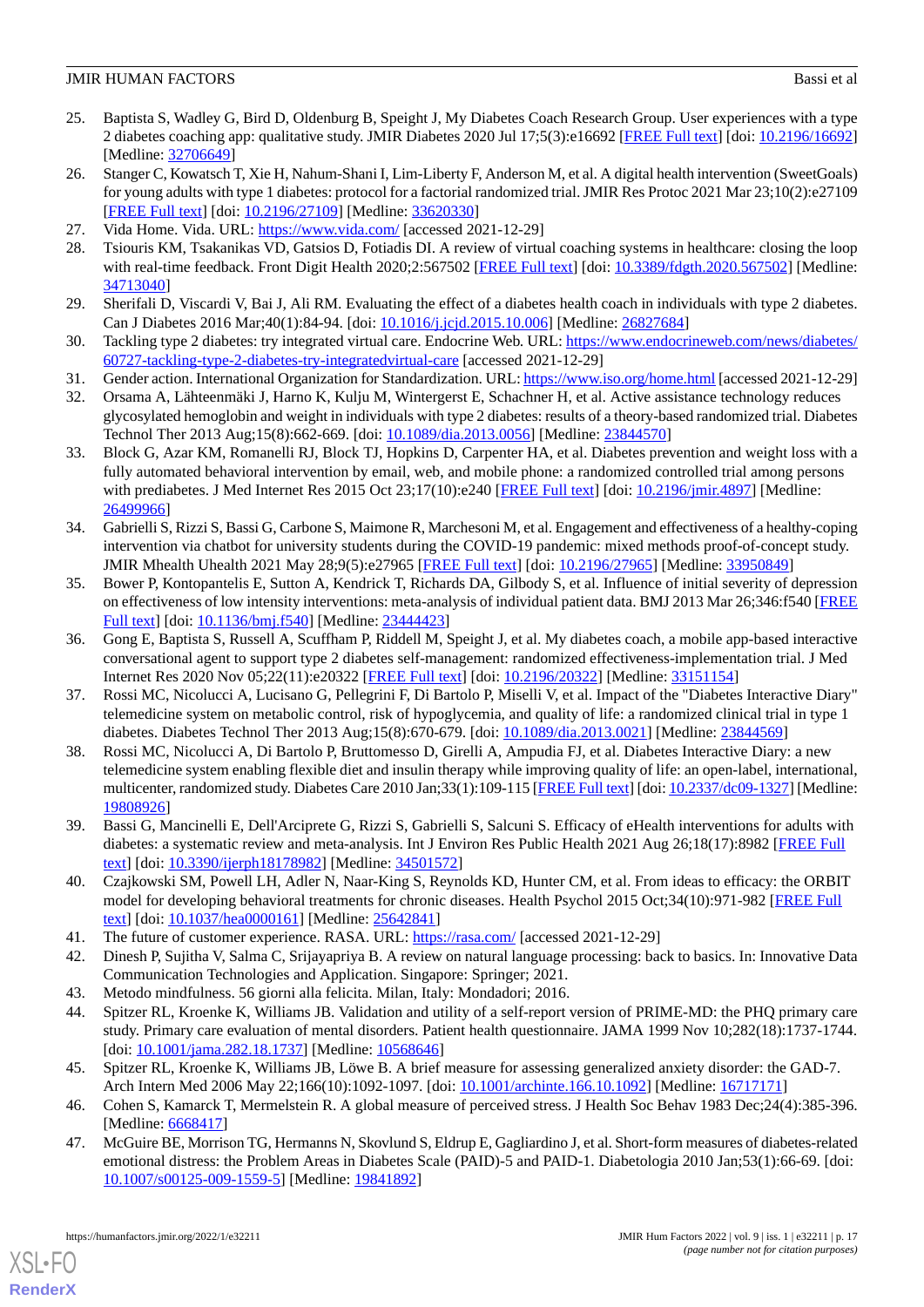- <span id="page-17-0"></span>48. Wellbeing measures in primary health care/the DepCare Project. World Health Organization. Regional Office for Europe. 1998. URL: <https://apps.who.int/iris/handle/10665/349766> [accessed 2021-12-29]
- <span id="page-17-2"></span><span id="page-17-1"></span>49. O'Brien HL, Toms EG. What is user engagement? A conceptual framework for defining user engagement with technology. J Am Soc Inf Sci 2008 Apr;59(6):938-955. [doi: [10.1002/asi.20801](http://dx.doi.org/10.1002/asi.20801)]
- <span id="page-17-3"></span>50. O'Brien H, Cairns P. An empirical evaluation of the User Engagement Scale (UES) in online news environments. Inf Process Manag 2015 Jul;51(4):413-427. [doi: [10.1016/j.ipm.2015.03.003\]](http://dx.doi.org/10.1016/j.ipm.2015.03.003)
- <span id="page-17-4"></span>51. Schrepp M. User Experience Questionnaire Handbook. User Experience Questionnaire. URL: [https://www.ueq-online.org/](https://www.ueq-online.org/Material/Handbook.pdf) [Material/Handbook.pdf](https://www.ueq-online.org/Material/Handbook.pdf) [accessed 2022-01-06]
- <span id="page-17-6"></span><span id="page-17-5"></span>52. The comprehensive R archive network. CRAN. URL: <https://cran.r-project.org/> [accessed 2021-12-29]
- 53. IBM SPSS Statistics for Windows, Version 24.0. Armonk, NY: IBM Corp; 2016.
- <span id="page-17-7"></span>54. Karl A, Wisnowski J, Rushing WH. A practical guide to text mining with topic extraction. WIREs Comput Stat 2015 Aug 03;7(5):326-340. [doi: [10.1002/wics.1361\]](http://dx.doi.org/10.1002/wics.1361)
- <span id="page-17-8"></span>55. Welbers K, Van Atteveldt W, Benoit K. Text analysis in R. Commun Methods Measures 2017 Nov 02;11(4):245-265. [doi: [10.1080/19312458.2017.1387238\]](http://dx.doi.org/10.1080/19312458.2017.1387238)
- <span id="page-17-9"></span>56. Benoit K, Watanabe K, Wang H, Nulty P, Obeng A, Müller S, et al. quanteda: an R package for the quantitative analysis of textual data. J Open Source Softw 2018 Oct;3(30):774. [doi: [10.21105/joss.00774\]](http://dx.doi.org/10.21105/joss.00774)
- <span id="page-17-10"></span>57. Xiong J, Lipsitz O, Nasri F, Lui LM, Gill H, Phan L, et al. Impact of COVID-19 pandemic on mental health in the general population: a systematic review. J Affect Disord 2020 Dec 01;277:55-64 [\[FREE Full text\]](http://europepmc.org/abstract/MED/32799105) [doi: [10.1016/j.jad.2020.08.001](http://dx.doi.org/10.1016/j.jad.2020.08.001)] [Medline: [32799105](http://www.ncbi.nlm.nih.gov/entrez/query.fcgi?cmd=Retrieve&db=PubMed&list_uids=32799105&dopt=Abstract)]
- <span id="page-17-11"></span>58. Healthy coping in diabetes: a guide for program development and implementation. Diabetes Initiative National Program Office. URL: <http://diabetesnpo.im.wustl.edu/lessons/documents/HealthyCopinginDiabetesFINAL1-6-10.pdf> [accessed 2021-12-29]
- 59. Von Korff M, Tiemens B. Individualized stepped care of chronic illness. West J Med 2000 Mar;172(2):133-137 [\[FREE](http://europepmc.org/abstract/MED/10693379) [Full text\]](http://europepmc.org/abstract/MED/10693379) [doi: [10.1136/ewjm.172.2.133\]](http://dx.doi.org/10.1136/ewjm.172.2.133) [Medline: [10693379\]](http://www.ncbi.nlm.nih.gov/entrez/query.fcgi?cmd=Retrieve&db=PubMed&list_uids=10693379&dopt=Abstract)

#### **Abbreviations**

**AADE:** American Association of Diabetes Educators **DM:** diabetes mellitus **GAD-7:** Generalized Anxiety Disorder-7 Items **ML:** machine learning **NLU:** natural language understanding **ORBIT:** Obesity-Related Behavioral Intervention Trials **PAID-5:** Problem Areas in Diabetes Scale–Short Form-5 Items PHQ-9: Patient Health Questionnaire-9 Items **PSS-10:** Perceived Stress Scale-10 Items **T1DM:** type 1 diabetes mellitus **T2DM:** type 2 diabetes mellitus **TTMC:** transtheoretical model of change **UE:** user engagement **UEQ:** User Experience Questionnaire **UES:** User Engagement Scale **UX:** user experience **VC:** virtual coach **WHO-5:** The World Health Organization-5 Well-Being Index

*Edited by A Kushniruk; submitted 19.07.21; peer-reviewed by D Chrimes, A Joseph; comments to author 10.10.21; revised version received 18.10.21; accepted 07.11.21; published 21.01.22*

*Please cite as:*

*Bassi G, Giuliano C, Perinelli A, Forti S, Gabrielli S, Salcuni S A Virtual Coach (Motibot) for Supporting Healthy Coping Strategies Among Adults With Diabetes: Proof-of-Concept Study JMIR Hum Factors 2022;9(1):e32211 URL: <https://humanfactors.jmir.org/2022/1/e32211> doi: [10.2196/32211](http://dx.doi.org/10.2196/32211) PMID:*